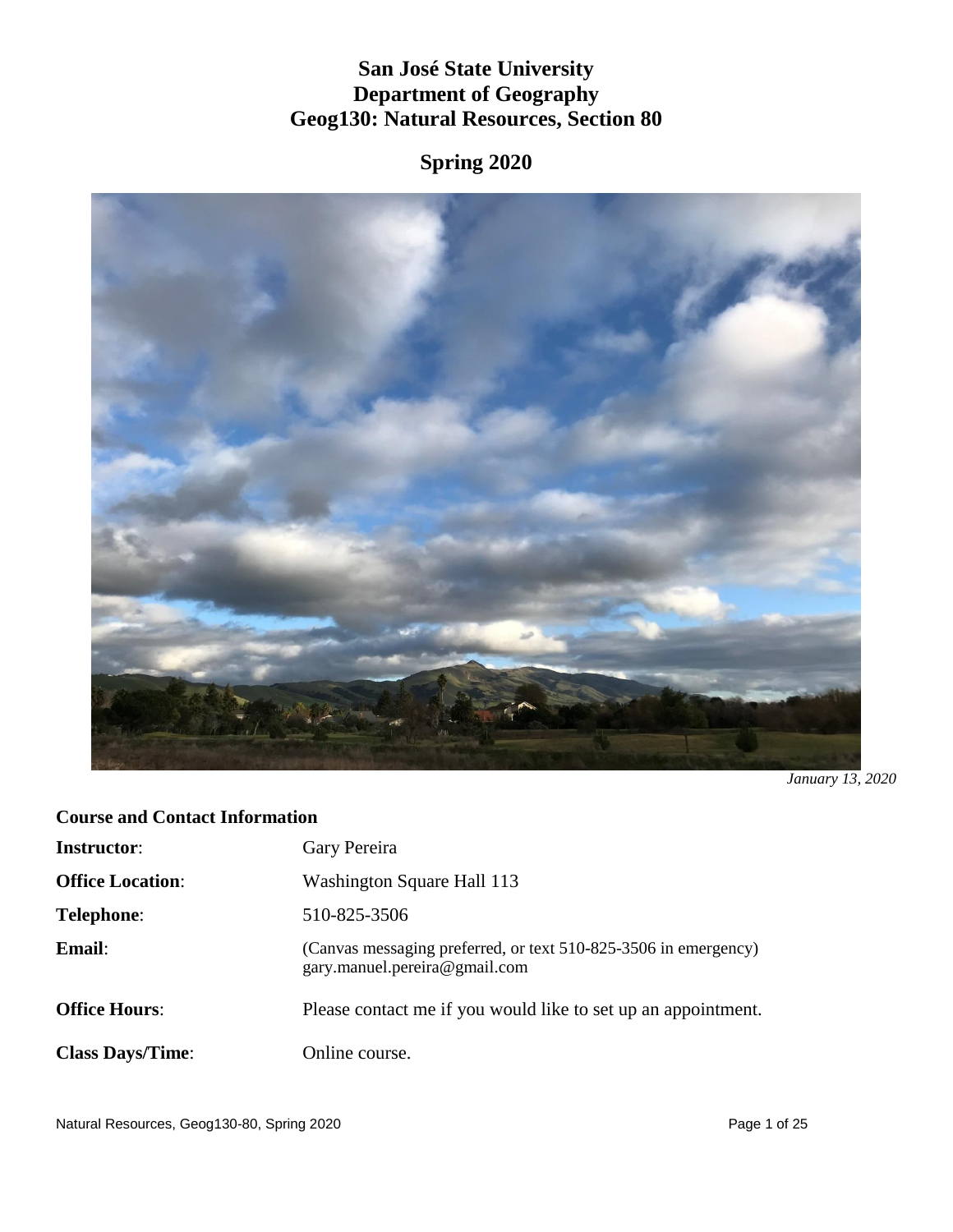# **Course Format**

This is an online course. Internet connectivity and a computer are required. Course materials (including this syllabus) can be found on the Canvas Leaning Management System course login website at [http://sjsu.instructure.com,](http://sjsu.instructure.com/) under **Files**. Assignments are all listed and described under **Assignments**. Additional guidance and discussion will be posted periodically under **Announcements**. You will generate documents and submit them online as homework assignments and a final paper.

# **Course Description**

The purpose of this course is to achieve fuller comprehension of those products of the natural world that provide significant resources for human well-being. The course content is organized roughly into two parts, which are divided by the Spring Break. The first part concentrates on traditional means of deriving energy and materials from the Earth. Many of these activities have helped to lift the ever-increasing human population from poverty, but often at significant cost to the environment. We end by asking whether nations rich in such resources might suffer from a 'resource curse' and, if so, what might be done about it. In the second part after the break, we discuss current ideas in resource management and carbon-free means of meeting our energy and material needs, as well as ecological and fresh water resources. Clearly, each of these topics deserves a semester or more of further study. This course is meant as a general introduction. Hopefully, the topics discussed in the second section will inspire you to connect these trends to your own lives and careers. The topics, described further in the schedule below, are as follows:

Part 1:

Population, urbanization, consumerism, and resources Mining Coal and natural gas Oil The Seabed Metals and rare earths Uranium, thorium, plutonium Fusion; biofuels Corruption, insecurity, and conflict

## Spring Break

Part 2:

Adaptive management Solar, wind, and tidal energy resources Hydro and geothermal energy resources Ecological resources Fresh water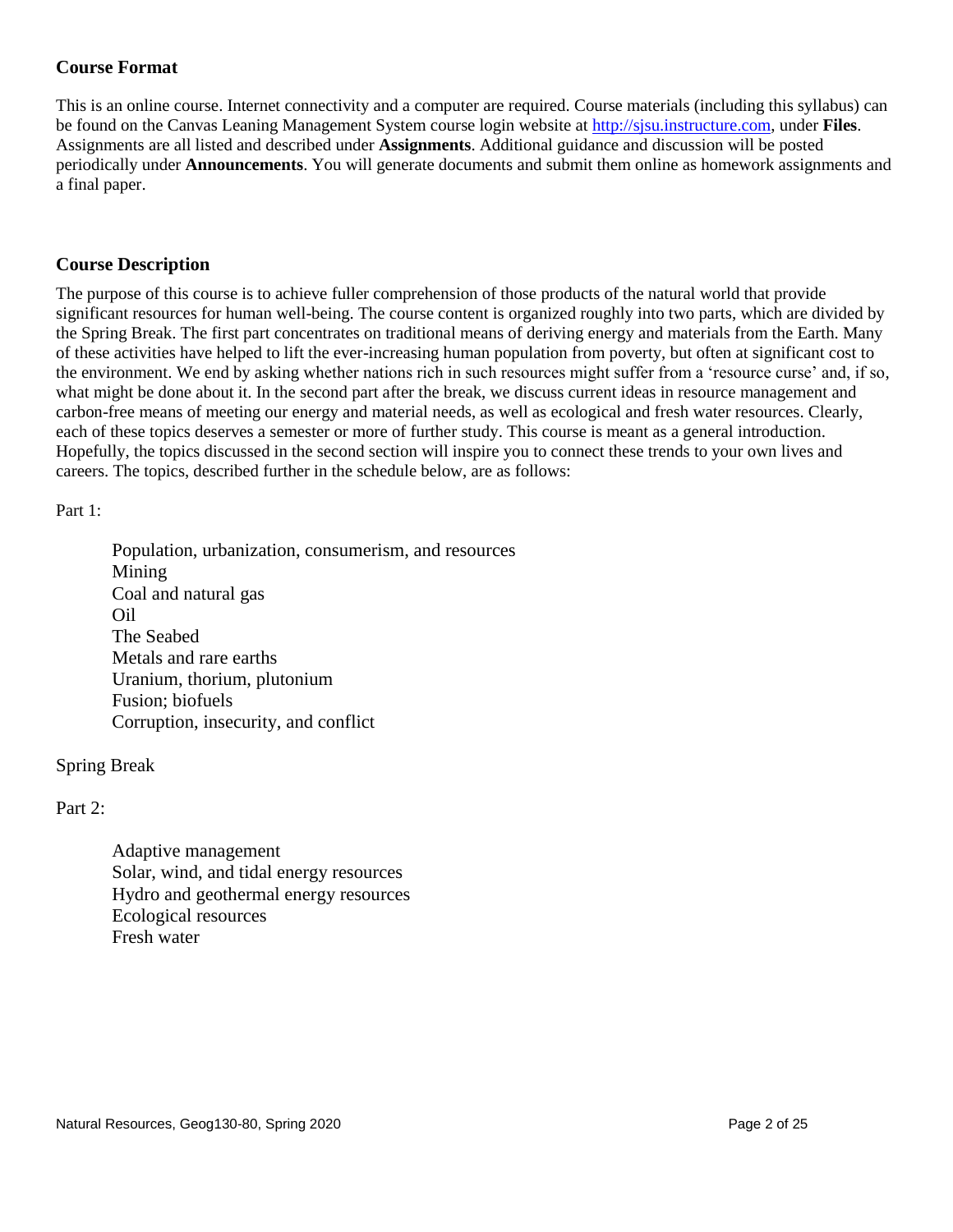#### **Course Learning Outcomes (CLO)**

Upon successful completion of this course, students will have become familiar with the most significant aspects of natural resource extraction and processing, and with the management of these activities. Students will have achieved a better understanding of the relationships between natural resource extraction and use, population growth, and urbanization. Students will have a better sense of the possibilities offered by cleaner energy and material resources. And finally, students will have understood the importance of ecosystem services and clean water as natural resources.

## **Required Texts/Readings**

Several readings have been uploaded to Canvas, under the **Files** tab. These should be downloaded and read as directed in the homework assignments. With most of these readings, I suggest that you read the introduction, section titles, and the last section. Then you might want to read or study in more detail anything you find particularly interesting or relevant to the homework questions. There is no need to read every paper thoroughly from beginning to end, unless you care to do so.

#### **Videos**

Online videos are a big part of this course, and much of the homework will be judged on the basis of how closely you considered them in your discussions. If you are accessing each assignment through CANVAS **Assignments**, you might be given the choice of opening a video in a separate browser or of watching it embedded within CANVAS. Whichever method you use, feel free to pause each video frequently or watch portions repeatedly in order to take notes as you watch. Watching videos within separate browsers often provides you with additional information, as well as access to other material on the author's channel. I encourage you to explore the work of any YouTube contributor whose work you appreciate.

Many YouTube videos are preceded by ads. Usually, these ads can be cut short by clicking on 'Skip Ad' at the lower right of the screen, or by clicking on the x at the upper right of an embedded ad. There are never ads on my own videos, and I get no monetary benefit from YouTube. I also provide no tags on my videos. This reduces significantly the numbers of views, which is fine with me. If you view something within Canvas, this is not counted as a view by YouTube. It is fine with me, however, if you share my videos with others, and feel free to subscribe to my channel.

### **Course Requirements and Assignments**

**Homework**: Fourteen homework assignments should be completed on or before the due dates, as described in the course schedule below. Each must be submitted in any case, even if late. Please submit these responses via Canvas. For each homework assignment, I would prefer you use primarily 10pt font with 1½ line spacing. Put your name, the homework number, 'Pereira', 'geog120-80' and 'Fall 2018', arranged at the upper right of the first page. Text, figures, and images lifted from documents or screenshots may be embedded in your homework, but these should include attribution.

#### **Final Evaluation**

A term paper will serve as the final evaluation. The term paper should be at least five pages long (10 point font, 1 ½ spaced) and contain a formal list of references. The resulting document should qualify for publication in your undergraduate portfolio, if you have one.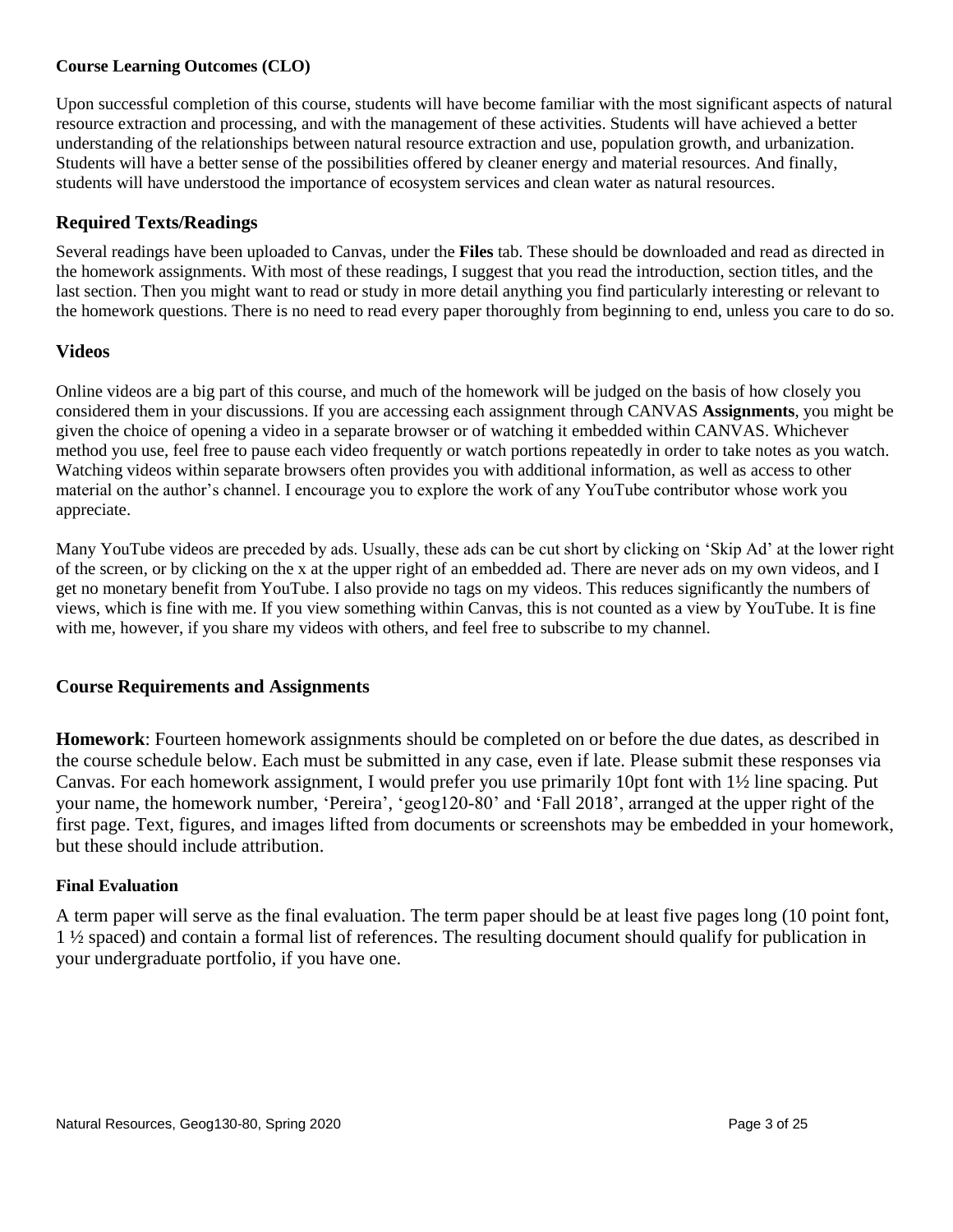#### **Determination of Grades**

| Fourteen homework assignments (6.5% each) | 91%  |
|-------------------------------------------|------|
| Term paper                                | 9%   |
| <b>Total</b>                              | 100% |

| 98% and above | $A+$           |
|---------------|----------------|
| 94% - 97%     | $\overline{A}$ |
| 93% - 90%     | $A -$          |
| 89% - 87%     | $B+$           |
| 86% - 84%     | B              |
| 83% - 80%     | $B -$          |
| 79% - 77%     | $C+$           |
| 76% - 74%     | $\overline{C}$ |
| 73% - 70%     | $C -$          |
| 69% - 67%     | $D+$           |
| 66% - 64%     | D              |
| 63% - 60%     | D-             |
| below 60%     | F              |

SJSU classes are designed such that in order to be successful, it is expected that students will spend a minimum of forty-five hours for each unit of credit (normally three hours per unit per week), including preparing for class, participating in course activities, completing assignments, and so on. More details about student workload can be found in University Policy S12-3 at [http://www.sjsu.edu/senate/docs/S12-3.pdf.](http://www.sjsu.edu/senate/docs/S12-3.pdf)

Note that "All students have the right, within a reasonable time, to know their academic scores, to review their grade-dependent work, and to be provided with explanations for the determination of their course grades." See University Policy F13-1 at http://www.sjsu.edu/senate/docs/F13-1.pdf for more details.

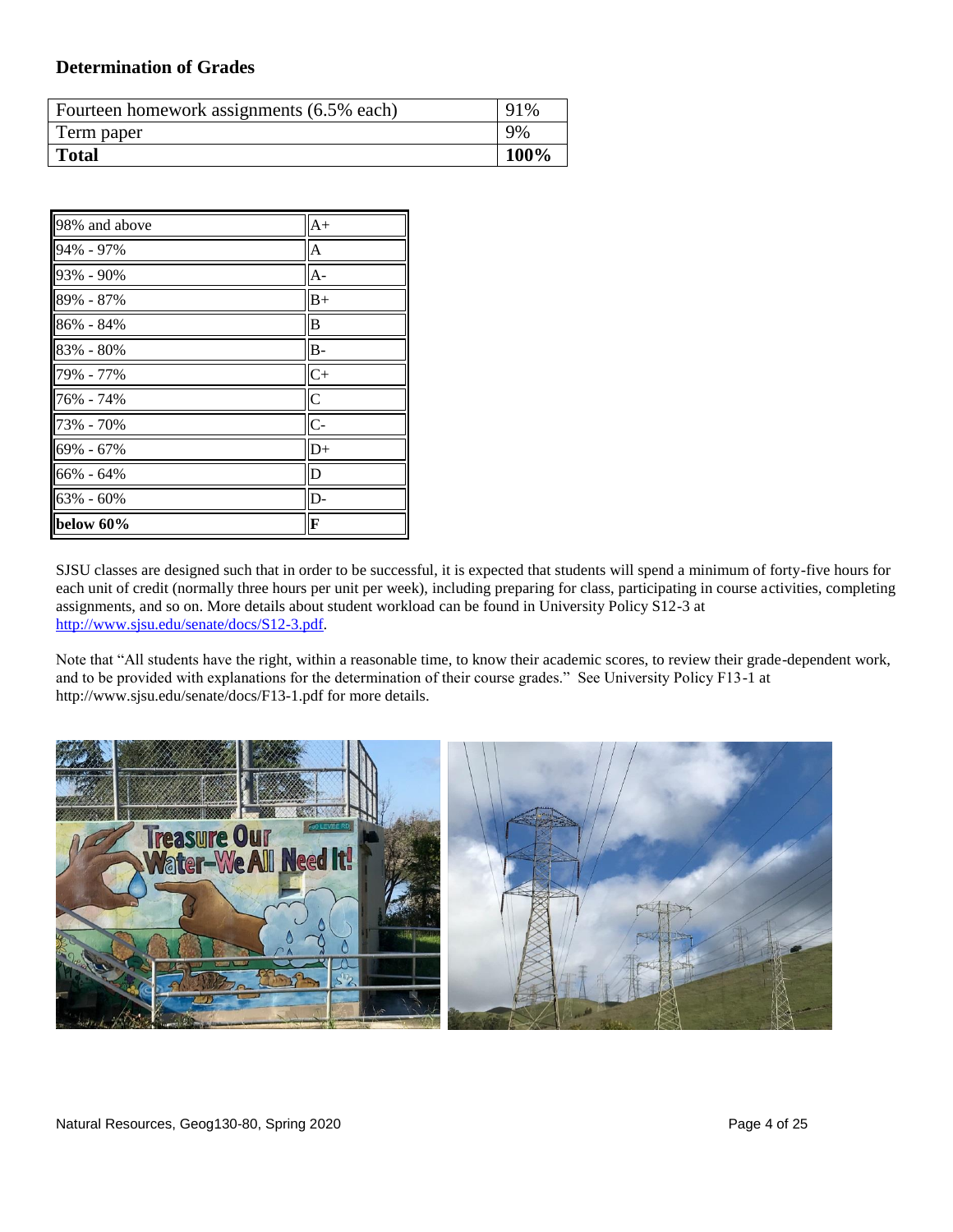# **Geog130-80: Natural Resources Course Schedule**

| Week         | <b>Due Date</b> | <b>Topics, Videos, Readings, Assignments</b>                                                                                                                                                                                                                                                                                                                                                                                                                                                                                                                                                                                                                                                                                                                                                        |
|--------------|-----------------|-----------------------------------------------------------------------------------------------------------------------------------------------------------------------------------------------------------------------------------------------------------------------------------------------------------------------------------------------------------------------------------------------------------------------------------------------------------------------------------------------------------------------------------------------------------------------------------------------------------------------------------------------------------------------------------------------------------------------------------------------------------------------------------------------------|
| $\mathbf{1}$ |                 | Topic: Population, urbanization, consumerism, and resources                                                                                                                                                                                                                                                                                                                                                                                                                                                                                                                                                                                                                                                                                                                                         |
|              |                 | 'Natural resources' refers to the human use of certain substances or properties found at particular regions<br>or locations on Earth. This makes the study of natural resources both a natural and a social science. The<br>nature of minerals for example can be understood largely in terms of chemistry and geology, but their use<br>as a resource requires a somewhat wider focus. Therefore, we need to begin with a discussion of two<br>significant social trends that will influence our study: human population growth and urbanization. To<br>remind yourself of the significance of the former, watch the following portrayal of human population<br>growth through time. Pay particular attention to everything after minute 3.                                                        |
|              |                 | <b>Watch:</b> Human Population Through Time [American Museum of Natural History]<br>https://youtu.be/PUwmA3Q0 OE                                                                                                                                                                                                                                                                                                                                                                                                                                                                                                                                                                                                                                                                                    |
|              |                 | Urbanization, which often co-occurs with rural depopulation, has a significant but complex effect on<br>resource use. It's difficult to convey the vast scope of this process in many nations. In order to convey<br>with imagery what urbanization often implies for some of the world's most populous nations, I'd like you<br>to start with a couple of my own videos. Of course, you can find a great deal more on YouTube. The first<br>shows a typical example of a medium sized city in China. Note that their more recent housing strategy is<br>largely vertical. This is largely intended (in many regions) to allow for more open space, but these<br>buildings require central air conditioning and heating, effective plumbing and fire suppression, and highly<br>reliable elevators. |
|              |                 | Watch:<br>Qingdao [Gary Pereira]<br>https://youtu.be/qyYWqZG157U                                                                                                                                                                                                                                                                                                                                                                                                                                                                                                                                                                                                                                                                                                                                    |
|              |                 | The second video is just a long shot (and soundscape) of residential buildings on the north bank of the<br>Yangtze River approaching Chongqing, in central China, early one morning. It is intended to be an<br>impressionistic a meditation on the multiplicity of individual histories, abilities, and aspirations that exist<br>in any large city, anywhere in the world. Behind those windows are individually unique ordinary people<br>about to start their day. While automobile ownership is growing, most people still walk to the subway or<br>bus stop, or they hop on a bicycle or scooter. In any case, there is a great deal more walking than is<br>typically done in the US.                                                                                                        |
|              |                 | Watch:<br>Humanity [Gary Pereira]<br>https://youtu.be/IeT2AObKkJM                                                                                                                                                                                                                                                                                                                                                                                                                                                                                                                                                                                                                                                                                                                                   |
|              |                 | The metropolitan area encompassing the central urban area Chongqing was estimated to have, as of 2010,<br>a population of 17 million, so it qualifies as a megacity. Although most urban growth continues to be<br>dominated by smaller cities, the number and size of megacities are expected to continue to grow at an<br>incredible rate. This often happens under conditions that are far less beneficial to the people involved than<br>what we see happening in China. Consider the startling forecasts in the following video:                                                                                                                                                                                                                                                               |
|              |                 | Watch:<br>Top 10 Largest Cities by 2100 [The B1M]<br>https://youtu.be/9OulEjWI-bE                                                                                                                                                                                                                                                                                                                                                                                                                                                                                                                                                                                                                                                                                                                   |
|              |                 | <b>CONTINUED ON NEXT PAGE</b>                                                                                                                                                                                                                                                                                                                                                                                                                                                                                                                                                                                                                                                                                                                                                                       |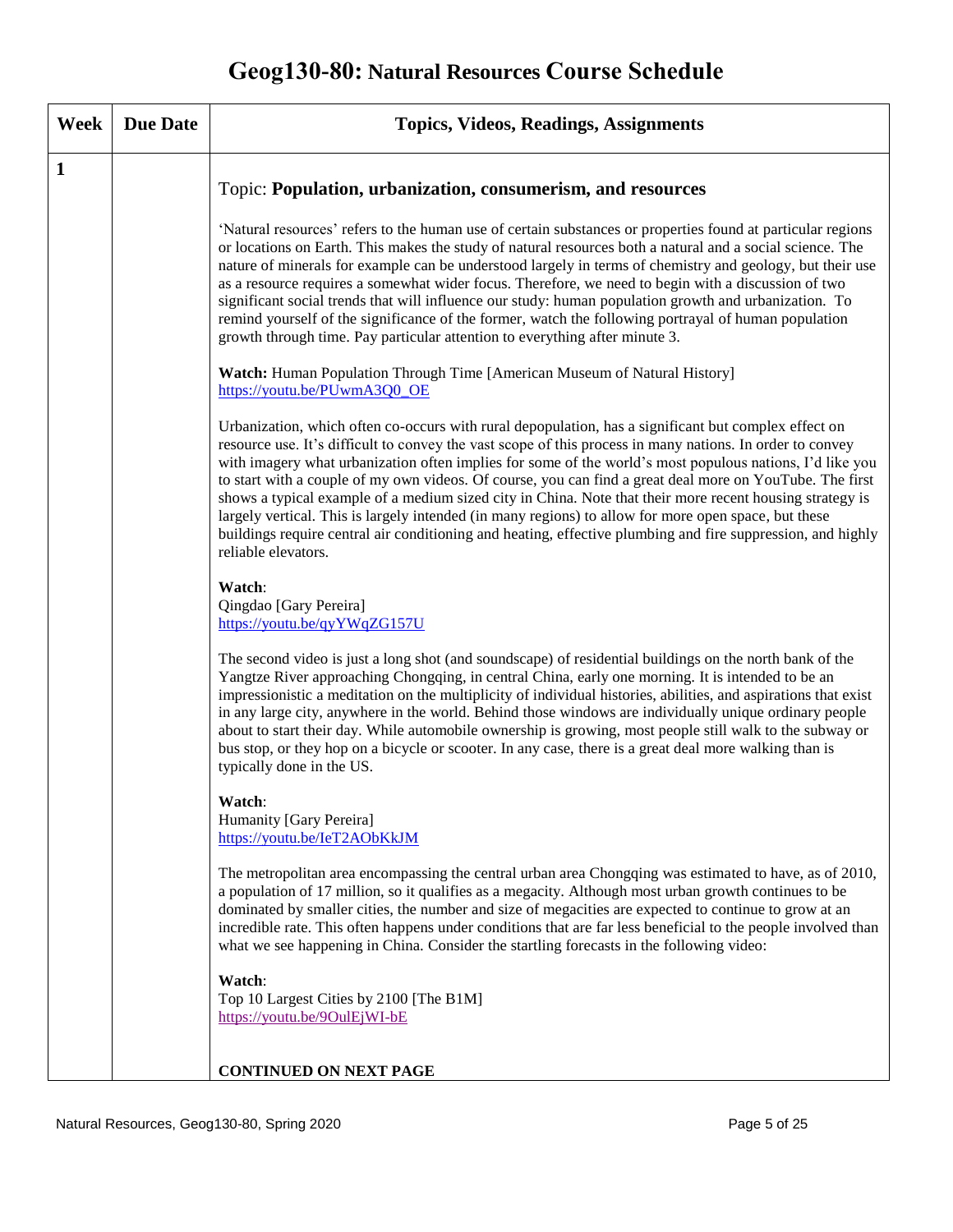| Week | <b>Due Date</b> | <b>Topics, Videos, Readings, Assignments</b>                                                                                                                                                                                                                                                                                                                                                                                                                                                                                                                                                                                                                                                                                                                                                                                                                                                                                                                                                                                                                            |
|------|-----------------|-------------------------------------------------------------------------------------------------------------------------------------------------------------------------------------------------------------------------------------------------------------------------------------------------------------------------------------------------------------------------------------------------------------------------------------------------------------------------------------------------------------------------------------------------------------------------------------------------------------------------------------------------------------------------------------------------------------------------------------------------------------------------------------------------------------------------------------------------------------------------------------------------------------------------------------------------------------------------------------------------------------------------------------------------------------------------|
|      |                 | I want to acknowledge right from the start my recognition of the importance of consumerism in ramping<br>up the extraction and processing of natural resources. Consumer goods make our lives more interesting,<br>and potentially more productive, but this often occurs at great cost. These costs are often treated culturally<br>as externalities. The point of this course is to overcome that wall of ignorance, and to bring these<br>externalities back within the realm of careful consideration.                                                                                                                                                                                                                                                                                                                                                                                                                                                                                                                                                              |
|      |                 | I often pass and walk around some tennis courts nearby, with twelve foot high fencing around two<br>groupings of courts. If a ball were to fall anywhere outside the fence, it would require less than a minute<br>of walking to retrieve it. No one ever does. If you were to walk back there, you would have noticed that it<br>fell into a broad field layers deep in tennis balls, some new and some in various stages of disintegration.<br>Clearly, several years, possibly decades, of the past are recorded there. I'd film it, but I hesitate to<br>embarrass the college that owns it. Anyway, when I was young, we retrieved all of our tennis balls (and<br>threw the dead ones away) rather than just leave them to rot just outside the fence. Why are things so<br>different now? For one thing, when players arrive, they carry with them baskets and baskets and baskets<br>of balls. They never have to stop play if they don't want to until it gets dangerous, then they pick up the<br>ones they see. Who even notices if a few have gone missing? |
|      |                 | So although consumerism, planned obsolescence, waste, and recycling are all important topics that we<br>could be covering, let's leave it up to you. We won't be concentrating on these issues explicitly but you<br>may of course address them in your homework and final paper.                                                                                                                                                                                                                                                                                                                                                                                                                                                                                                                                                                                                                                                                                                                                                                                       |
|      |                 | The following two papers are directly relevant to the homework questions. In this and all future<br>homework assignments, try to refer to at least some of the points made in the papers that I ask you to<br>read, in your responses. I expect some of your classmates will often do so, and they will probably get the<br>higher grades. You are not expected to read in full any of the papers listed for this course, except possibly<br>with regard to their relevance to homework questions and the final paper. I suggest that you keep the<br>readings for future reference.                                                                                                                                                                                                                                                                                                                                                                                                                                                                                    |
|      |                 | Read:<br>(Huang) The transition to an urbanizing world and the demand for natural resources.                                                                                                                                                                                                                                                                                                                                                                                                                                                                                                                                                                                                                                                                                                                                                                                                                                                                                                                                                                            |
|      |                 | With most of these readings, I suggest that you read the introduction, section titles, and the last section.<br>For Huang's paper, this is called Prospects. Then you might want to read or study in more detail anything<br>you find particularly interesting or relevant to the homework questions. There is no need to read each and<br>every paper thoroughly from beginning to end, unless you care to do so.                                                                                                                                                                                                                                                                                                                                                                                                                                                                                                                                                                                                                                                      |
|      |                 | Read:<br>(Chow) Energy Resources and Global Development.                                                                                                                                                                                                                                                                                                                                                                                                                                                                                                                                                                                                                                                                                                                                                                                                                                                                                                                                                                                                                |
|      |                 | Read:<br>(Hoekstra) humanitys unsustainable environmental footprint                                                                                                                                                                                                                                                                                                                                                                                                                                                                                                                                                                                                                                                                                                                                                                                                                                                                                                                                                                                                     |
|      | 01/29/20        | <b>Homework 1:</b>                                                                                                                                                                                                                                                                                                                                                                                                                                                                                                                                                                                                                                                                                                                                                                                                                                                                                                                                                                                                                                                      |
|      |                 | 1. Consider the urban landforms that are developing in response to population pressures and urbanization<br>(Qingdao can be taken as an example), discuss the influence of culture, governance, and social norms on<br>the kinds of housing, transportation, etc. that might be found there. Do you think the sort of urban forms<br>found now in China, including many very tall apartment buildings, would be considered acceptable or<br>desirable in much of the United States?                                                                                                                                                                                                                                                                                                                                                                                                                                                                                                                                                                                     |
|      |                 |                                                                                                                                                                                                                                                                                                                                                                                                                                                                                                                                                                                                                                                                                                                                                                                                                                                                                                                                                                                                                                                                         |
|      |                 | <b>CONTINUED ON NEXT PAGE</b>                                                                                                                                                                                                                                                                                                                                                                                                                                                                                                                                                                                                                                                                                                                                                                                                                                                                                                                                                                                                                                           |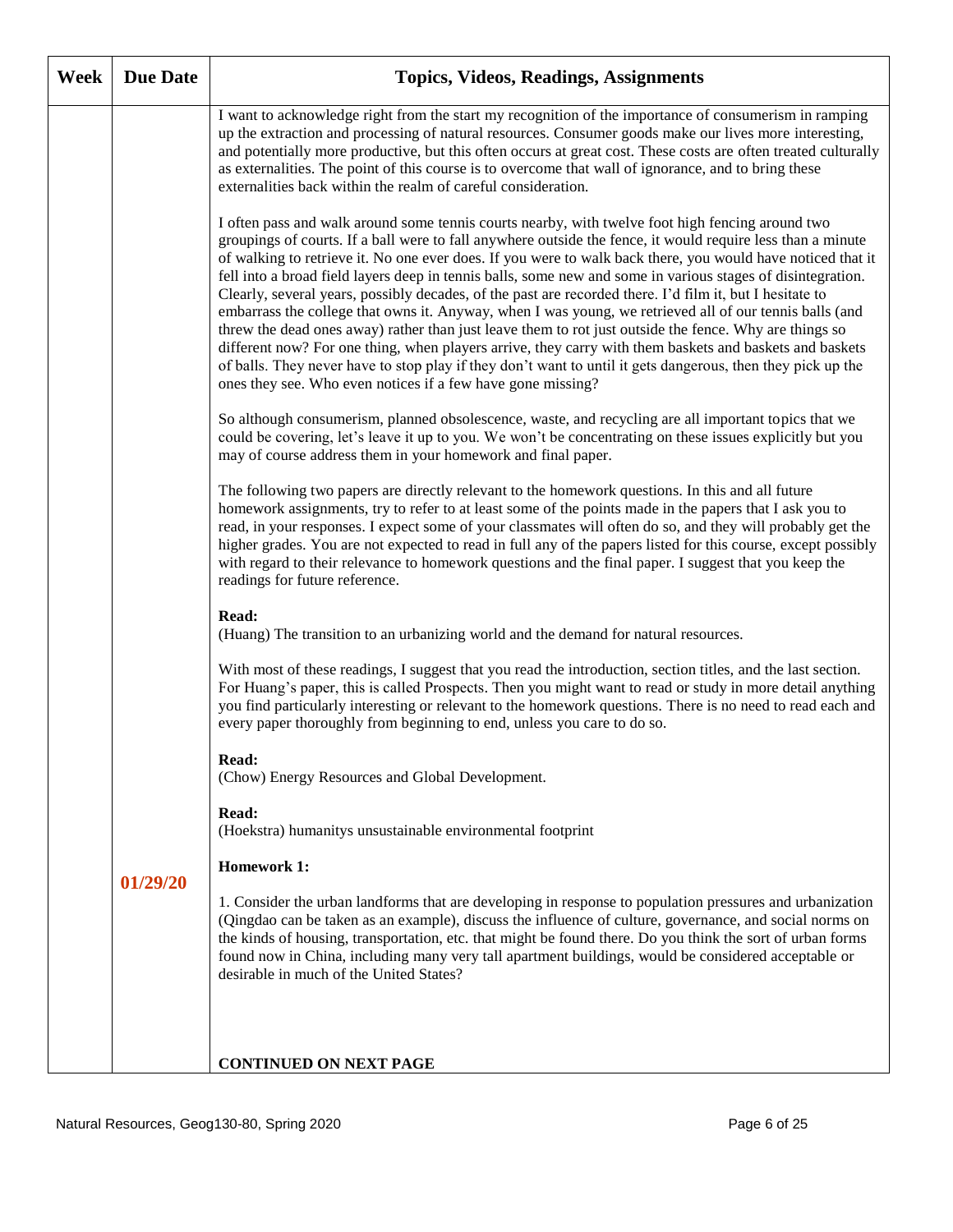| Week             | <b>Due Date</b> | <b>Topics, Videos, Readings, Assignments</b>                                                                                                                                                                                                                                                                                                                                                                                                                                                                                                                                                                                                                                                                                                                                                                                             |
|------------------|-----------------|------------------------------------------------------------------------------------------------------------------------------------------------------------------------------------------------------------------------------------------------------------------------------------------------------------------------------------------------------------------------------------------------------------------------------------------------------------------------------------------------------------------------------------------------------------------------------------------------------------------------------------------------------------------------------------------------------------------------------------------------------------------------------------------------------------------------------------------|
|                  |                 | <b>Homework 1 continued:</b>                                                                                                                                                                                                                                                                                                                                                                                                                                                                                                                                                                                                                                                                                                                                                                                                             |
|                  |                 | 2. How might the development of different sorts of urban forms affect the rate at which natural resources<br>are extracted and used? For example, housing large numbers of people in large, tall buildings requires a<br>great deal of steel and concrete. On the other hand, it reduces the consumption of fossil fuels for heating<br>and cooling, for many years after the building is completed. Try to think of some other examples, from<br>different settings and climates, of how the availability of natural resources might influence urbanization.                                                                                                                                                                                                                                                                            |
|                  |                 | 3. Compare a specific growing city in a developing country with a specific growing city in the US (e.g.,<br>Phoenix). Discuss ways in which the components of urbanization, including housing and infrastructure,<br>might affect society's need for (and ability to extract or import) particular natural resources. How about a<br>society that might have remained largely rural and poor, despite its growing density? What resource<br>issues might it have? We haven't gotten into the details yet, so I don't expect brilliance here. This<br>assignment is meant to encourage you to think in geographical terms. Please frame your discussions in<br>terms of place and time. If you feel lost, take a look ahead at some of the categories of natural resources<br>we'll be discussing.                                        |
| $\boldsymbol{2}$ |                 | Topic: Mining                                                                                                                                                                                                                                                                                                                                                                                                                                                                                                                                                                                                                                                                                                                                                                                                                            |
|                  |                 | Mining processes are some of the most significant and environmentally consequential methods of<br>extracting natural resources from within the Earth. The materials that are mined are generally non-<br>renewable and geographically specific; as a result, mines and quarries have for thousands of years been<br>treated as treasured source of riches for kingdoms, and as spoils of war. We will concentrate over the next<br>few weeks on the mining of fossil fuels and minerals, and of the expansion of this activity onto the seabed<br>and into the Arctic. First, let's look at the state of the art in underground mining equipment, from one of<br>its leading manufacturers.                                                                                                                                              |
|                  |                 | Watch:<br>Pioneering Underground Mining [JoyMiningMachinery]<br>https://youtu.be/649dZPCTD30                                                                                                                                                                                                                                                                                                                                                                                                                                                                                                                                                                                                                                                                                                                                             |
|                  |                 | This week we look specifically at diamond mining in two different settings. Together they illustrate some<br>important factors that are common to many other sorts of mining operations as well, although they do not<br>fall neatly into the main categories we will discuss. Diamonds and other rare gems that are valued and are<br>therefore mined for their beauty; industrial diamonds and crystals for electronics of better quality can now<br>be manufactured. I suggest that you always keep the homework questions (below) in mind when viewing<br>the videos. Also, please keep the Promised Land documentary in mind in a few weeks when we discuss<br>the so-called 'resource curse'. Remember to hit 'Skip Ads' at lower right after 5 seconds, and to click on<br>the x at upper right of any popup ads that may appear. |
|                  |                 | Watch:<br>Diamond Mining: Inside Earth's Gigantic Holes [Bloomberg]<br>https://youtu.be/8uLuecS PTk                                                                                                                                                                                                                                                                                                                                                                                                                                                                                                                                                                                                                                                                                                                                      |
|                  |                 | Watch:<br>Diamond Mining 1/4 - The Promised Land [Paul Glynn]<br>$\frac{https://youtu.be/u0855HBj31s}{https://youtu.be/u0855HBj31s}$                                                                                                                                                                                                                                                                                                                                                                                                                                                                                                                                                                                                                                                                                                     |
|                  |                 | Watch:<br>Diamond Mining 2/4 - The Promised Land [Paul Glynn]<br>https://youtu.be/6htaddGYp3k                                                                                                                                                                                                                                                                                                                                                                                                                                                                                                                                                                                                                                                                                                                                            |
|                  |                 | <b>CONTINUED ON NEXT PAGE</b>                                                                                                                                                                                                                                                                                                                                                                                                                                                                                                                                                                                                                                                                                                                                                                                                            |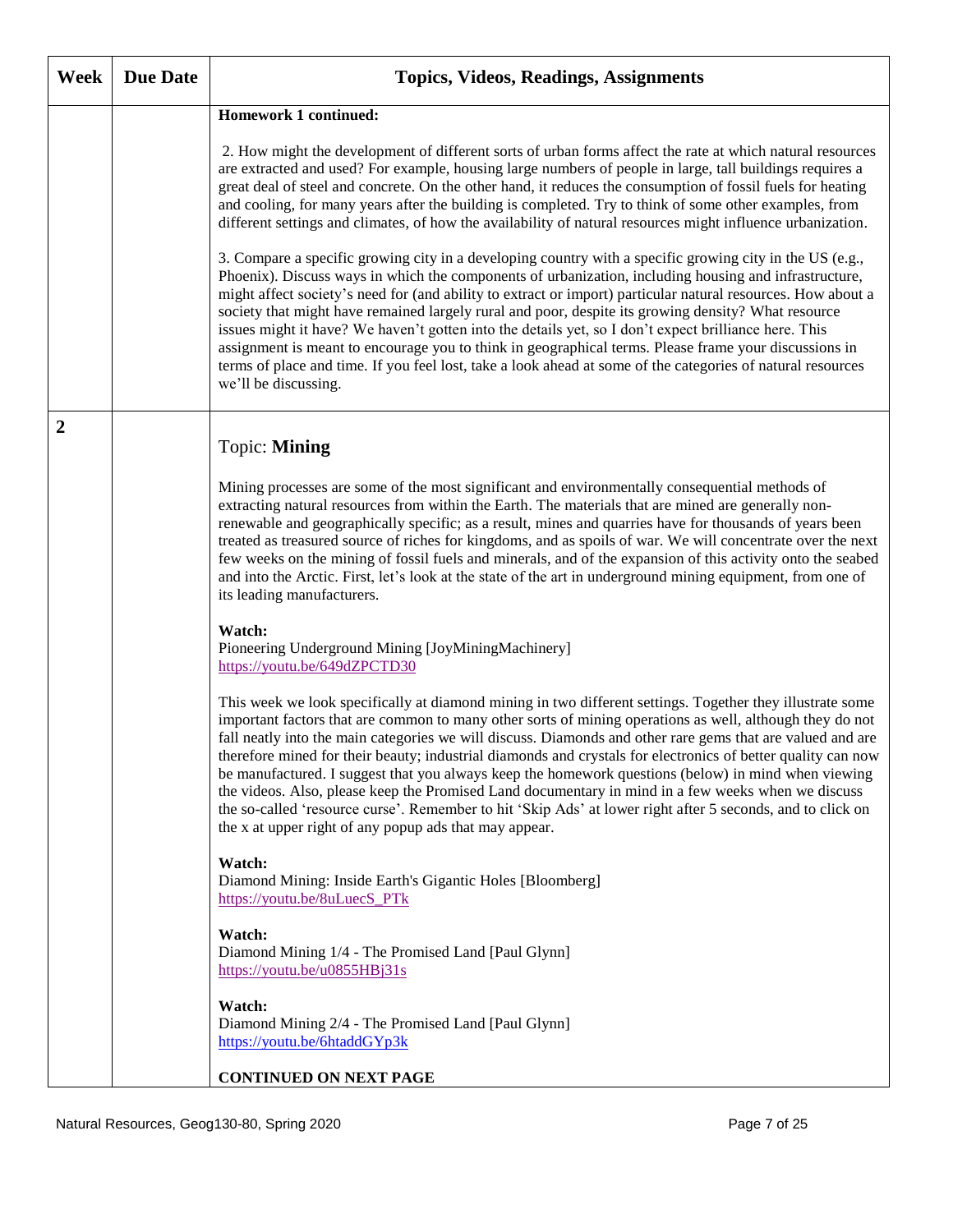| Week | <b>Due Date</b> | <b>Topics, Videos, Readings, Assignments</b>                                                                                                                                                                                                                                                                                                                                                                                                                                                                                                                        |
|------|-----------------|---------------------------------------------------------------------------------------------------------------------------------------------------------------------------------------------------------------------------------------------------------------------------------------------------------------------------------------------------------------------------------------------------------------------------------------------------------------------------------------------------------------------------------------------------------------------|
|      |                 | Watch:<br>Diamond Mining 3/4 - The Promised Land [Paul Glynn]<br>https://youtu.be/SXIu8Oi5OxU                                                                                                                                                                                                                                                                                                                                                                                                                                                                       |
|      |                 | Watch:<br>Diamond Mining 4/4 - The Promised Land [Paul Glynn]<br>https://youtu.be/ Vv9JmltivU                                                                                                                                                                                                                                                                                                                                                                                                                                                                       |
|      |                 | Watch:<br>World's Top Diamond Producing Countries 1970 to 2018 [Animated Stats]<br>https://youtu.be/XduChfWC0iE                                                                                                                                                                                                                                                                                                                                                                                                                                                     |
|      | 02/05/20        | <b>Homework 2:</b>                                                                                                                                                                                                                                                                                                                                                                                                                                                                                                                                                  |
|      |                 | 1. How much money, per year, is generated by the newer diamond mine in Siberia, portrayed in the first<br>video? How powerful is the mining company locally, in terms of politics and media? Do you think that<br>the remoteness of this location might have anything to do with the acceptability of the social situation and<br>damage done to the environment? Is it important that people of a region become aware of the existence of<br>open pit mines of this type?                                                                                          |
|      |                 | 2. The documentary Promised Land (in four parts) portrays a sort of diamond mining that is clearly very<br>different from the mines shown in the previous video. Technologically, it's primitive. Using the diamond<br>as an example, discuss ways in which the availability of cheap labor, government, climate, and relative<br>remoteness of mining operations might affect the ways in which mines are operated. After watching all<br>four parts, please discuss anything you may have fond to be surprising or instructional about this sort of<br>operation. |
| 3    |                 | Topic: Coal and natural gas                                                                                                                                                                                                                                                                                                                                                                                                                                                                                                                                         |
|      |                 | You will view several videos this semester that use animated bar graphs to portray important trends in<br>natural resource extraction, production, and use. These come from different channels, so they may differ<br>somewhat in style. Pay close attention to the time period covered, which varies between videos, and keep<br>in mind that the x axis is often self-adjusting. This can help with making comparisons between countries,                                                                                                                         |
|      |                 | but it can be misleading in terms of actual numbers (unless you watch closely).                                                                                                                                                                                                                                                                                                                                                                                                                                                                                     |
|      |                 | Watch:<br>Top 10 Countries by Coal Productions 1981-2018 [Stats Media]<br>https://youtu.be/qmIS138WgzE                                                                                                                                                                                                                                                                                                                                                                                                                                                              |
|      |                 | Watch:<br>Coal Mining's Environmental Impact   From The Ashes [National Geographic]<br>https://youtu.be/ynN39sfqT8w                                                                                                                                                                                                                                                                                                                                                                                                                                                 |
|      |                 | You might want to take a break here and address the first homework question. Now we shift to natural<br>gas, which is closely associated with coal but releases comparatively less carbon dioxide per unit of<br>energy produced than coal. It's also cleaner in other ways. Using the following two videos, you will be<br>asked to compare statistics for proven reserves with production. Again, I don't expect you to run each in<br>its entirety. Use your browser's pause and slide controls freely while you take notes.<br><b>CONTINUED ON NEXT PAGE</b>    |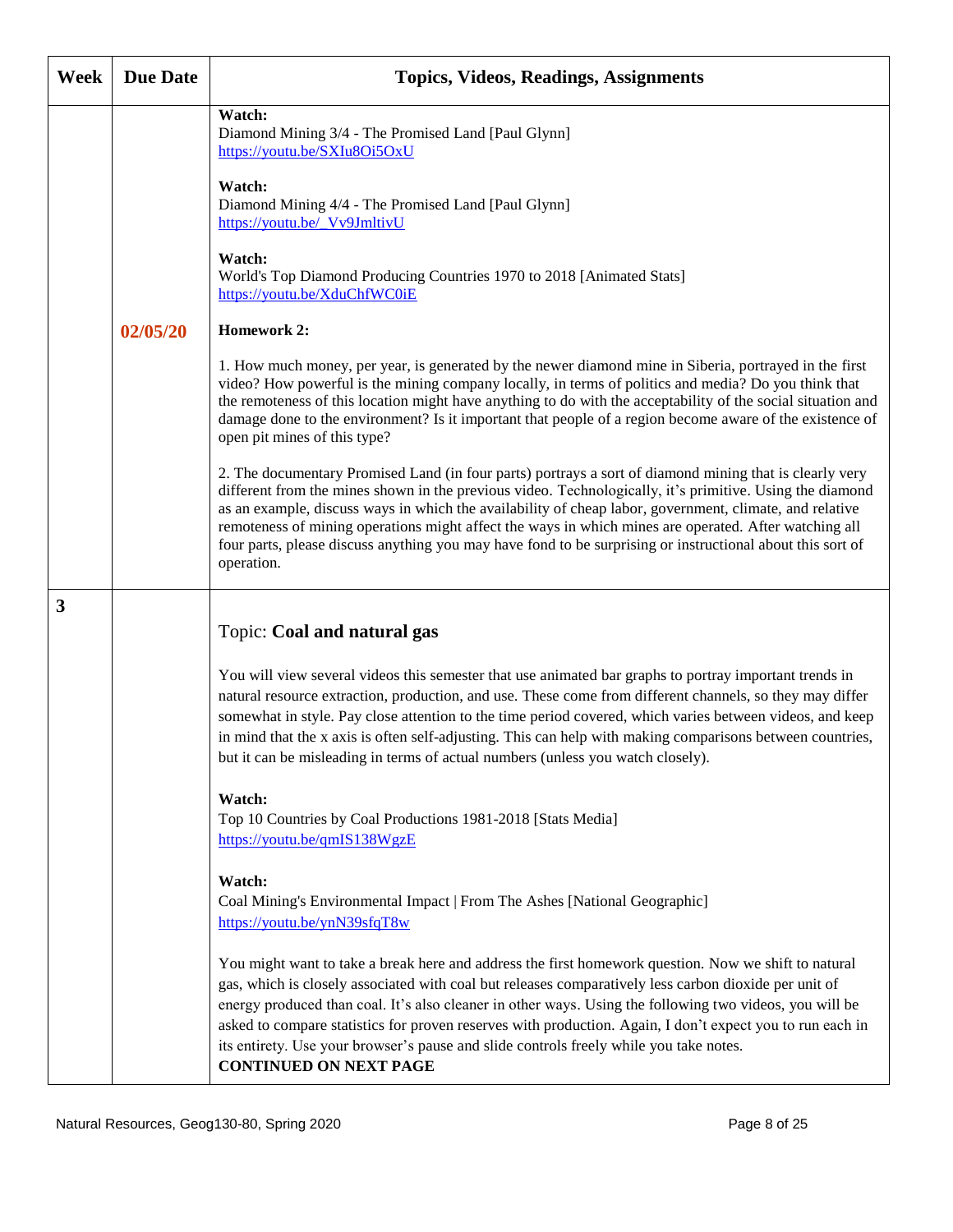| Week | <b>Due Date</b> | <b>Topics, Videos, Readings, Assignments</b>                                                                                                                                                                                                                                                                                                                                     |
|------|-----------------|----------------------------------------------------------------------------------------------------------------------------------------------------------------------------------------------------------------------------------------------------------------------------------------------------------------------------------------------------------------------------------|
|      |                 | Watch:<br>World's Top Countries by Proven Natural Gas Reserves 1960 to 2018 [Animated Stats]<br>https://youtu.be/mRZiq67OgCg                                                                                                                                                                                                                                                     |
|      |                 | Watch:<br>Top 20 Natural Gas Producing Countries 1970 to 2018<br>https://youtu.be/DSGK26TKEKs                                                                                                                                                                                                                                                                                    |
|      |                 | Fracking has served to significantly increase the production of natural gas in recent years in the US. We<br>shall only introduce the topic here; please feel free to do more research on your own.                                                                                                                                                                              |
|      |                 | Watch:<br>Fracking explained: opportunity or danger [Kurzgesagt - In a Nutshell]<br>https://youtu.be/Uti2niW2BRA                                                                                                                                                                                                                                                                 |
|      |                 | Liquid fuels will remain in demand for transport (of goods and materials) and transportation on land, on<br>the seas, and in the air for the foreseeable future. Biofuels and hydrogen are relevant options, but liquefied<br>natural gas (LNG) is on the rise as well. A few technical videos from Shell and others to educate<br>ourselves on some of these issues won't hurt. |
|      |                 | Watch:<br>What is LNG? Turning natural gas into liquid   Natural Gas [Shell]<br>https://youtu.be/QgtSoEJD9HE                                                                                                                                                                                                                                                                     |
|      |                 | Natural gas is on the rise, and coal is on the decline, worldwide. Changes and innovations are taking place<br>with the fossil fuels industry.                                                                                                                                                                                                                                   |
|      |                 | Watch:<br>An Introduction to Natural Gas from Coal [UnconventionalGas]<br>https://youtu.be/jSTGDBkMeRY                                                                                                                                                                                                                                                                           |
|      |                 | Watch:<br>China switch from coal to natural gas [CGTN America]<br>https://youtu.be/fyYnIh8veNg                                                                                                                                                                                                                                                                                   |
|      |                 | Read:<br>(Jakob) Unburnable fossil-fuel reserves.                                                                                                                                                                                                                                                                                                                                |
|      |                 | Read:<br>(Palmer) Mountaintop Mining Consequences                                                                                                                                                                                                                                                                                                                                |
|      |                 | Read:<br>(Kerr) Natural Gas From Shale Bursts Onto the Scene.                                                                                                                                                                                                                                                                                                                    |
|      |                 | <b>CONTINUED ON NEXT PAGE</b>                                                                                                                                                                                                                                                                                                                                                    |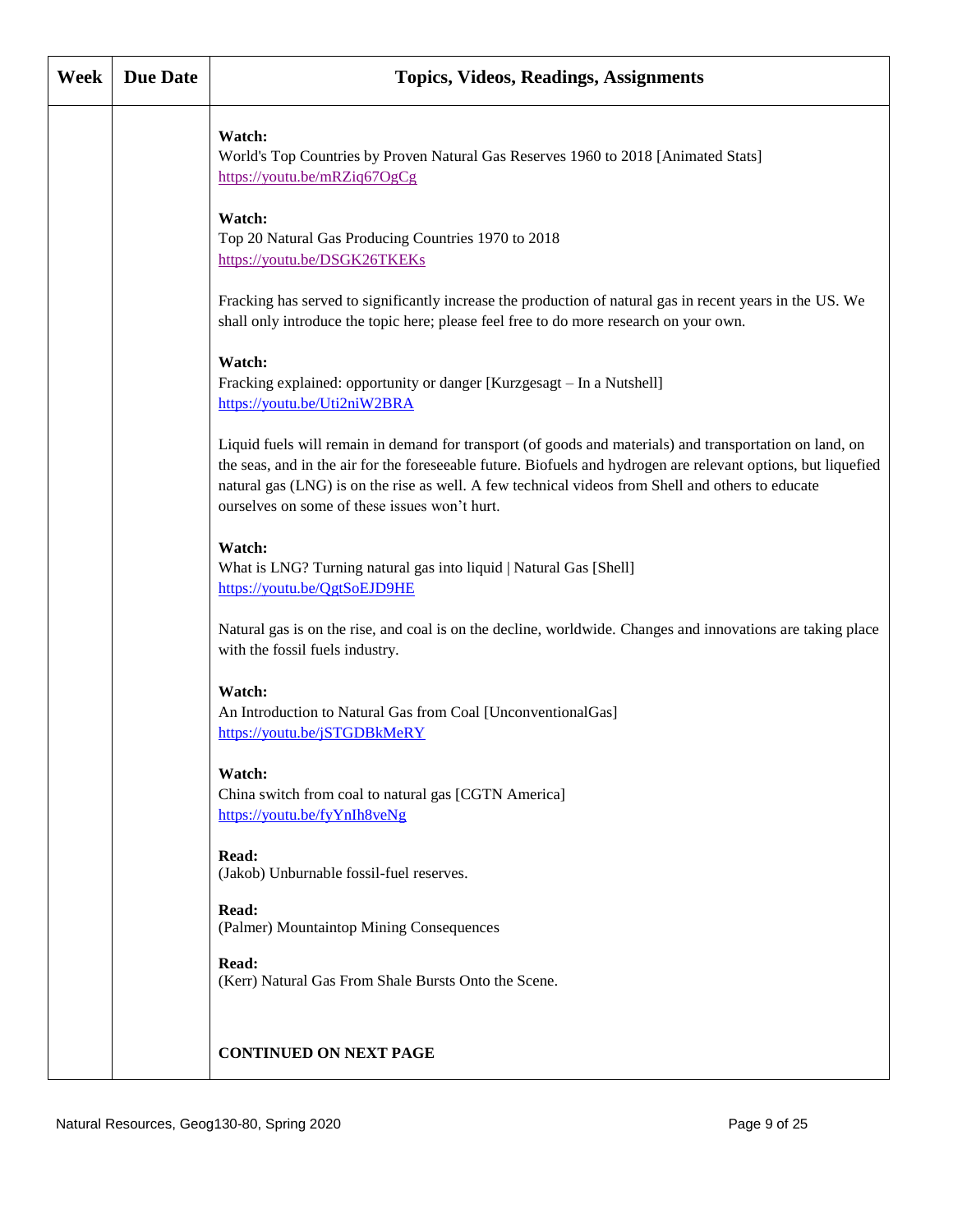| <b>Week</b> | <b>Due Date</b> | <b>Topics, Videos, Readings, Assignments</b>                                                                                                                                                                                                                                                                                                                                                                                                                                                                                                                                                                                                                                                                                                                                                                                                                                                          |
|-------------|-----------------|-------------------------------------------------------------------------------------------------------------------------------------------------------------------------------------------------------------------------------------------------------------------------------------------------------------------------------------------------------------------------------------------------------------------------------------------------------------------------------------------------------------------------------------------------------------------------------------------------------------------------------------------------------------------------------------------------------------------------------------------------------------------------------------------------------------------------------------------------------------------------------------------------------|
|             |                 | <b>Homework 3:</b>                                                                                                                                                                                                                                                                                                                                                                                                                                                                                                                                                                                                                                                                                                                                                                                                                                                                                    |
|             | 02/12/20        | 1. How has coal production shifted between countries in recent years? Which nations currently produce<br>the most coal?                                                                                                                                                                                                                                                                                                                                                                                                                                                                                                                                                                                                                                                                                                                                                                               |
|             |                 | 2. Coal mines played a critical role in the Industrial Revolution, but their utility has since declined.<br>Currently, mountains are being blasted away in the US for coal extraction. What are some of its<br>environmental and social consequences?                                                                                                                                                                                                                                                                                                                                                                                                                                                                                                                                                                                                                                                 |
|             |                 | 3. How has natural gas production shifted between countries in recent years? Which nations currently<br>produce the most natural gas?                                                                                                                                                                                                                                                                                                                                                                                                                                                                                                                                                                                                                                                                                                                                                                 |
|             |                 | 4. Discuss the extraction of natural gas from shale in the US and from coal, particularly in China.                                                                                                                                                                                                                                                                                                                                                                                                                                                                                                                                                                                                                                                                                                                                                                                                   |
|             |                 | 5. Compare the environmental consequences of natural gas extraction with the extraction of coal. The<br>unintentional release of natural gas adds significant amounts of methane and other gases to the<br>atmosphere. Why is methane specifically so worrisome?                                                                                                                                                                                                                                                                                                                                                                                                                                                                                                                                                                                                                                      |
| 4           |                 | Topic: Oil                                                                                                                                                                                                                                                                                                                                                                                                                                                                                                                                                                                                                                                                                                                                                                                                                                                                                            |
|             |                 | This is the city I grew up in: Linden, New Jersey (exit 13 on the Turnpike). From my bedroom window, I<br>could see the sun rise behind the Bayway Refinery.                                                                                                                                                                                                                                                                                                                                                                                                                                                                                                                                                                                                                                                                                                                                          |
|             |                 |                                                                                                                                                                                                                                                                                                                                                                                                                                                                                                                                                                                                                                                                                                                                                                                                                                                                                                       |
|             |                 |                                                                                                                                                                                                                                                                                                                                                                                                                                                                                                                                                                                                                                                                                                                                                                                                                                                                                                       |
|             |                 | Several times, I remember mishaps at the refinery that resulted in explosions. One time, papery white<br>particle floated down from the sky. Representatives from Esso (subsequently renamed Exxon), which<br>operated the refinery at the time, came to our school once and talked to us about the importance of oil. We<br>were each given a gift: A plastic replica of an iceberg, for some reason. It was the early 1960s. I haven't<br>been back there for a while, but Linden was and remains an industrial town. Lots of storage tanks.<br>Petrochemical companies. A General Motors assembly plant and Budweiser factory; these are gone now.<br>You get the idea. Of course, the residential neighborhoods are nice. New Jersey is actually very green and<br>lush in the summertime, and the experience of green pine woods in freshly fallen winter snow is<br>something I mess very much. |
|             |                 | <b>CONTINUED ON NEXT PAGE</b>                                                                                                                                                                                                                                                                                                                                                                                                                                                                                                                                                                                                                                                                                                                                                                                                                                                                         |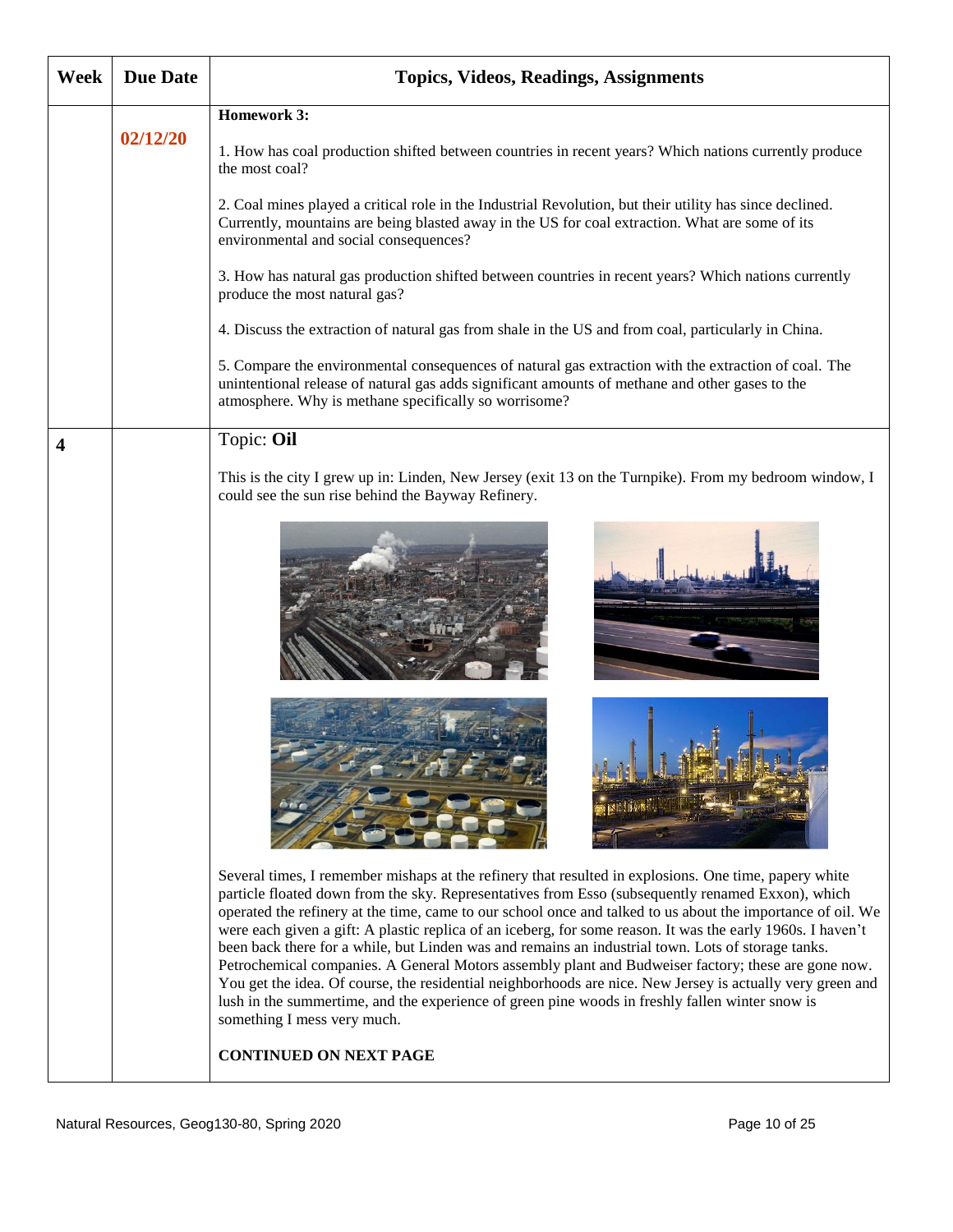| Week | <b>Due Date</b> | <b>Topics, Videos, Readings, Assignments</b>                                                                                                                                                                                                                                                                                                                  |
|------|-----------------|---------------------------------------------------------------------------------------------------------------------------------------------------------------------------------------------------------------------------------------------------------------------------------------------------------------------------------------------------------------|
|      |                 | Watch:<br>Drilling 101: How a deep water well is drilled [Shell]<br>https://youtu.be/Do9dz6ypD7w                                                                                                                                                                                                                                                              |
|      |                 | Watch:<br>Tapping into Oil Over 30,000 Feet Deep [Shell]<br>https://youtu.be/V2Ubd-ZEGeY                                                                                                                                                                                                                                                                      |
|      |                 | Watch:<br>Deepwater Horizon Blowout Animation [USCSB]<br>https://youtu.be/FCVCOWejlag                                                                                                                                                                                                                                                                         |
|      |                 | Watch:<br>Animation of 2015 Explosion at ExxonMobil Refinery in Torrance, CA<br>https://youtu.be/JplAKJrgyew                                                                                                                                                                                                                                                  |
|      |                 | Watch:<br>Top 20 Crude Oil Producing Countries 1965 to 2018 [Animated Stats<br>https://youtu.be/2gzBMmGk41g                                                                                                                                                                                                                                                   |
|      |                 | Watch:<br>Top 15 countries by Oil Consumption   The Richest [Stats Media]<br>https://youtu.be/FLhNtM3B8ec                                                                                                                                                                                                                                                     |
|      |                 | Watch:<br>Cold Rush. Drilling For Oil Amid Arctic Ice [RT Documentary]<br>https://youtu.be/mxN1yc_DikU                                                                                                                                                                                                                                                        |
|      |                 | Watch:<br>Plastics 101 [National Geographic]<br>https://youtu.be/ggh0Ptk3VGE                                                                                                                                                                                                                                                                                  |
|      |                 | Read:<br>(Allred) Ecosystem services lost to oil and gas in North America.                                                                                                                                                                                                                                                                                    |
|      |                 | Read:<br>(Joye) Deepwater Horizon five years on.                                                                                                                                                                                                                                                                                                              |
|      | 02/19/20        | <b>Homework 4:</b>                                                                                                                                                                                                                                                                                                                                            |
|      |                 | 1. Discuss the process of extracting oil from beneath the seabed. What exactly happened with the<br>Deepwater Horizon? What have been some of the consequences of that disaster?                                                                                                                                                                              |
|      |                 | 2. Compare changes over time in which countries produce the most oil, with countries that have the<br>largest proven reserves.                                                                                                                                                                                                                                |
|      |                 | 3. Discuss the timeline of top oil consuming countries in the world, in recent years. Compare this history<br>with the timeline of countries producing the most oil in recent years. You can choose your focus, but be<br>specific. How might this relationship between oil producing and consuming nations have played a role in<br>international relations? |
|      |                 | 4. Discuss some of the challenges of extracting oil from Arctic seas, and how that might be changing.                                                                                                                                                                                                                                                         |
|      |                 | 5. Discuss the production of plastics and petrochemicals from oil.                                                                                                                                                                                                                                                                                            |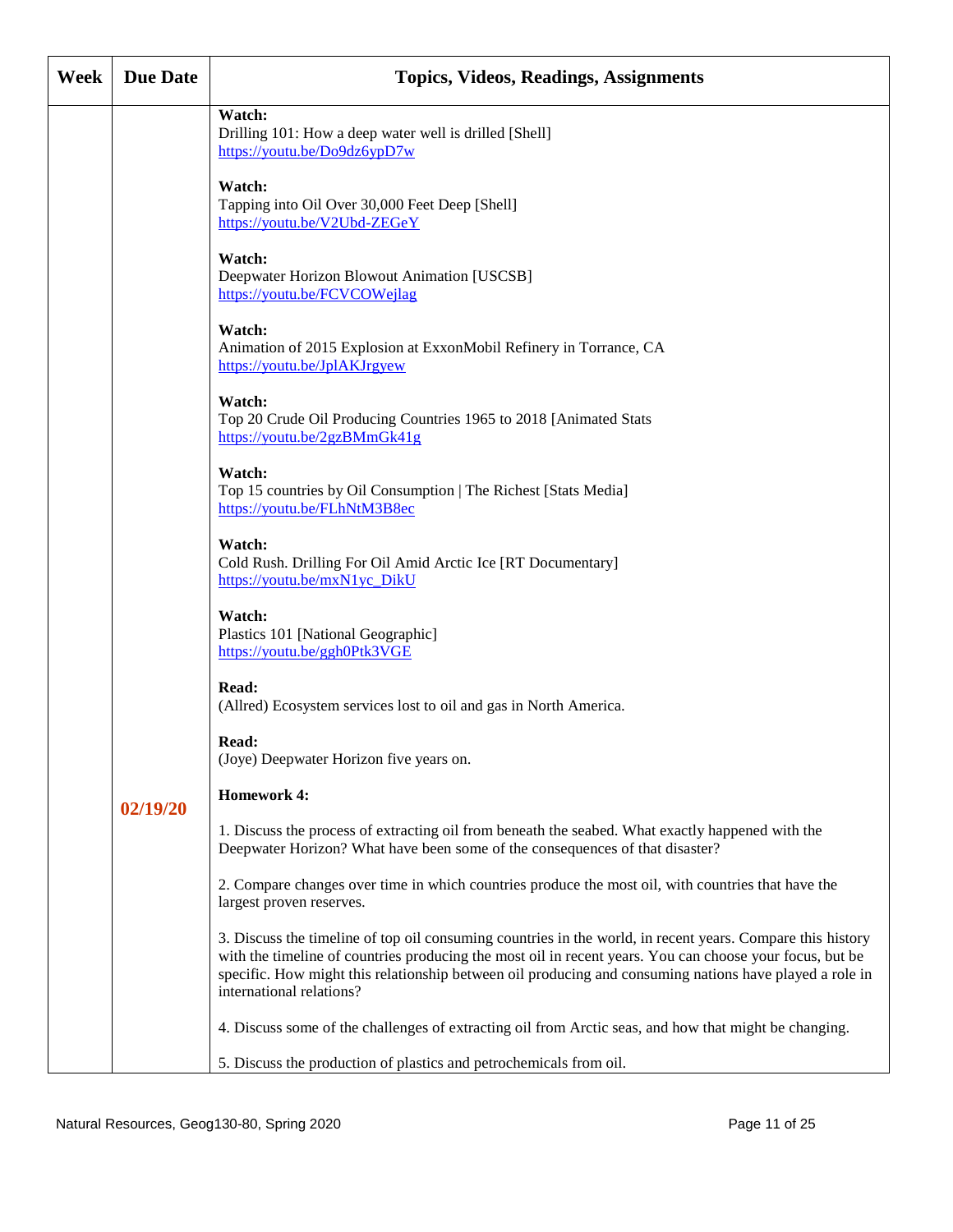| Week | <b>Due Date</b> | <b>Topics, Videos, Readings, Assignments</b>                                                                                                                                                                                                                          |
|------|-----------------|-----------------------------------------------------------------------------------------------------------------------------------------------------------------------------------------------------------------------------------------------------------------------|
| 5    |                 | <b>Topic: The Seabed</b>                                                                                                                                                                                                                                              |
|      |                 | This week we shift our focus from resource types to resource locations. We've already looked at drilling<br>for oil beneath the seabed, but the seabed itself is becoming a source of metals, minerals, and other<br>resources. You may be surprised by what you see. |
|      |                 | Watch:<br>TechKnow - Deep sea gold rush [Al Jazeera English]<br>https://youtu.be/s1b4xVTAKcI                                                                                                                                                                          |
|      |                 | Watch:<br>Mining the Deep Sea [Massachusetts Institute of Technology (MIT)]<br>https://youtu.be/MWvCtF1itQM                                                                                                                                                           |
|      |                 | Watch:<br>Deep Sea Mining: Searching for the Next Mineral Boom [Roundtable]<br>https://youtu.be/-UPjsuuyvD4                                                                                                                                                           |
|      |                 | Watch:<br>Seabed Mining in the Deep Sea [University of California Television (UCTV)]<br>https://youtu.be/ePm3Wbw2tyc                                                                                                                                                  |
|      |                 | Watch:<br>Introduction to the International Seabed Authority and Seabed mining part 1 [dyaguilfoyle]<br>https://youtu.be/TlumflivuPg<br>Read:<br>(Rona) resources of the sea floor.                                                                                   |
|      |                 | Read:<br>(Halfar) danger of deep-sea mining.                                                                                                                                                                                                                          |
|      |                 | <b>Read:</b><br>(Gramling) seafloor mining plan advances.                                                                                                                                                                                                             |
|      |                 | Read:<br>(Wedding) managing mining of the deep seabed.                                                                                                                                                                                                                |
|      | 02/26/20        | <b>Homework 5:</b>                                                                                                                                                                                                                                                    |
|      |                 | 1. Discuss advances in the technology of seabed mining, and current activities.                                                                                                                                                                                       |
|      |                 | 2. Discuss the legal and regulatory status of seabed mining, and future plans.                                                                                                                                                                                        |
|      |                 | 3. Discuss the possible positive and negative consequences of seabed mining, including its potential<br>impact on barely understood ecosystems.                                                                                                                       |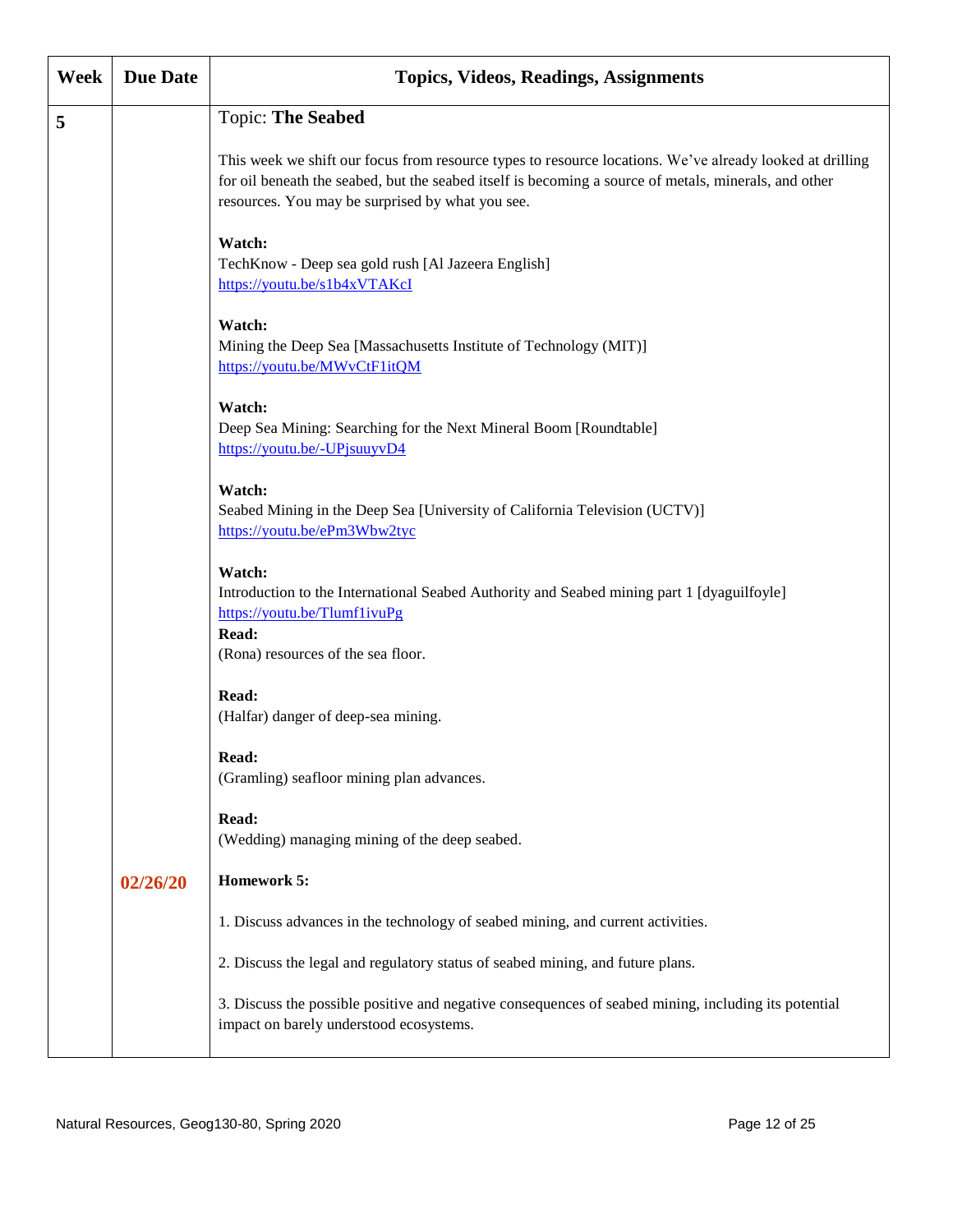| Week | <b>Due Date</b> | <b>Topics, Videos, Readings, Assignments</b>                                                                                                                                                                                                                                                                 |
|------|-----------------|--------------------------------------------------------------------------------------------------------------------------------------------------------------------------------------------------------------------------------------------------------------------------------------------------------------|
| 6    |                 | Topic: Metals and rare earths                                                                                                                                                                                                                                                                                |
|      |                 | Watch:<br>Top Iron Ore Producing Countries in The World 1900 to 2017 [Animated Stats]<br>https://youtu.be/emm5aHAifMg<br>Watch:                                                                                                                                                                              |
|      |                 | Top 20 Steel Producing Countries 1967 to 2018 [Animated Stats]<br>https://youtu.be/yqF5pYDEpRM                                                                                                                                                                                                               |
|      |                 | Watch:<br>Minnesota Iron Mining Process [Minnesota Iron]<br>https://youtu.be/7foK-wVNSMw                                                                                                                                                                                                                     |
|      |                 | Watch:<br>How steel is produced [worldsteel]<br>(fascinating visuals; no narration)<br>https://youtu.be/YZjgUyDSq40                                                                                                                                                                                          |
|      |                 | Watch:<br>Top 20 Largest Aluminium Producing Countries in the World [Animated Stats]<br>https://youtu.be/BEmO8lKxwq8                                                                                                                                                                                         |
|      |                 | Watch:<br>Top Copper Producing Countries in The World 1970 to 2017 [Animated Stats]<br>https://youtu.be/2u1ufq21Oh4                                                                                                                                                                                          |
|      |                 | Watch:<br>Asteroid Mining Mission Revealed [Planetary Resources, Inc.]<br>https://youtu.be/zXXJtSZffVg                                                                                                                                                                                                       |
|      |                 | Watch:<br>Impact of Materials on Society (IMOS) - Rare Earth Elements [Materials Research Society]<br>https://youtu.be/C-b1NacN31Y                                                                                                                                                                           |
|      |                 | Read:<br>(Gordon) metal stocks and sustainability.                                                                                                                                                                                                                                                           |
|      |                 | Read:<br>(Wall) Don't stop using rare earths.                                                                                                                                                                                                                                                                |
|      | 03/04/20        | Homework 6:                                                                                                                                                                                                                                                                                                  |
|      |                 | 1. How has the mining of iron ore and the production of steel shifted internationally in recent years?<br>Describe the mining of iron in Minnesota's iron range.                                                                                                                                             |
|      |                 | 2. Discuss the international shift in the production of aluminum and copper in recent years.                                                                                                                                                                                                                 |
|      |                 | 3. What are the prospects for extraterrestrial mining? (By the way, there is a pathway for star evolution<br>that leaves only carbon behind after fusion burns off the other elements. That carbon star would actually<br>be in the form of a diamond. An extremely massive diamond. In the sky. I digress.) |
|      |                 | 4. Rare earths have unique electromagnetic properties. Which are most sought-after? What are they used<br>for? Where are they found? Are they really that rare; i.e., are there likely to be undiscovered deposits?<br>Where?                                                                                |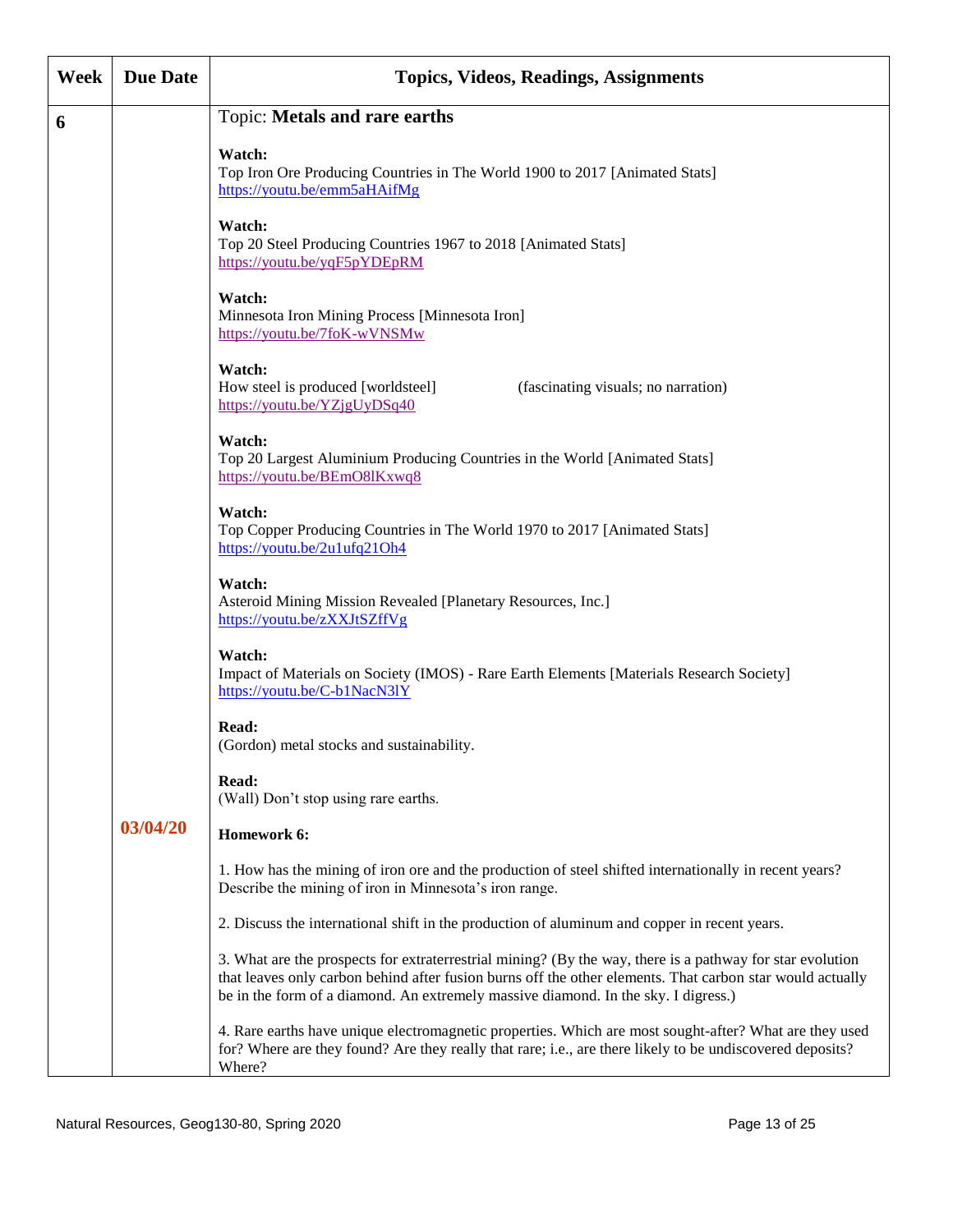| Week           | <b>Due Date</b> | <b>Topics, Videos, Readings, Assignments</b>                                                                                                                                                                                                                                                                                                                                                                                                                                                                                                                                                                                                                                                                                                                                                                                                                                                                                                                                                                                                                                                                                                                                             |
|----------------|-----------------|------------------------------------------------------------------------------------------------------------------------------------------------------------------------------------------------------------------------------------------------------------------------------------------------------------------------------------------------------------------------------------------------------------------------------------------------------------------------------------------------------------------------------------------------------------------------------------------------------------------------------------------------------------------------------------------------------------------------------------------------------------------------------------------------------------------------------------------------------------------------------------------------------------------------------------------------------------------------------------------------------------------------------------------------------------------------------------------------------------------------------------------------------------------------------------------|
| $\overline{7}$ |                 | Topic: Uranium, thorium, plutonium                                                                                                                                                                                                                                                                                                                                                                                                                                                                                                                                                                                                                                                                                                                                                                                                                                                                                                                                                                                                                                                                                                                                                       |
|                |                 | I'm probably one of the few people who worked as a technician on projects in both a commercial Nuclear<br>Fission reactor and an advanced Nuclear Fusion project (many engineers and physicists have worked in<br>both domains, but I just played a minor role). Those years left me with some lasting memories, some of<br>which I'll briefly mention here.                                                                                                                                                                                                                                                                                                                                                                                                                                                                                                                                                                                                                                                                                                                                                                                                                             |
|                |                 | In the late 1970's, I was hired to fill out a work team from Rhode Island at the Oyster Creek Nuclear<br>Generating Station, in Forked River, New Jersey:<br>https://en.wikipedia.org/wiki/Oyster_Creek_Nuclear_Generating_Station                                                                                                                                                                                                                                                                                                                                                                                                                                                                                                                                                                                                                                                                                                                                                                                                                                                                                                                                                       |
|                |                 | The reactor is in the cube-shaped building in the center of this picture:<br>https://en.wikipedia.org/wiki/File:Oyster_Creek_Nuclear_Generating_Station_-_1998.jpg                                                                                                                                                                                                                                                                                                                                                                                                                                                                                                                                                                                                                                                                                                                                                                                                                                                                                                                                                                                                                       |
|                |                 | The upper portion with the cladding around it is one large room, with the reactor embedded in the center<br>and pools full of water to either side. Above on girders, a large industrial crane can lift the lid off the<br>reactor, remove spent fuel rods and lower them into the refrigerated pools, where they continue to emit<br>heat for many years. They are left there until they are sufficiently cooled. The crane can then reload the<br>reactor with new rods. The problem then was (and this continues to be a problem for the nuclear<br>industry), where to then put the spent fuel (and any other contaminated material) more permanently. Since<br>there is no reprocessing industry in the US, and since federal storage proposals are challenged by states,<br>for many reactors the rods remain is sealed casks somewhere on the grounds.                                                                                                                                                                                                                                                                                                                            |
|                |                 | Our team worked in that big room. Our job was to rearrange brackets that had been installed on the floor<br>of the pool, in order to accommodate a higher density of fuel rods. Even in the 1970s, storage had already<br>become a problem. The technology was very basic: wrenches on long poles were used by technicians at<br>the edge of the pool to screw in and unscrew structures that were underwater. Anything coming out of the<br>pool would need to be wiped down with acetone to reduce their potential toxicity; that was my job.<br>Binoculars were used to see what was happening at the bottom of the pool. The plant that I worked in is<br>now shut down, but when I was there, the room was hot; the reactor itself kept the space uncomfortably<br>warm. The disposable clothing and booties that we had to wear were similar in style to the clothing used<br>in clean rooms, but were used for the opposite reason: to keep contaminants away from your clothing and<br>body. At the time, there was one guard near the entrance to the room, sitting at a desk, with a handgun.<br>There seemed to be no additional armed security at the time. It was pre-9/11. |
|                |                 | Working there was not something I intended to do for very long. I was anti-nuclear but needed a job and<br>wanted to get an inside look at what it was like. I'd driven by so many times. When I left, I was given a<br>full body scan in a trailer that the NRC kept on site. They found that I had absorbed some radioactive<br>iodine during my time there. I learned later that iodine sills had been distributed throughout the US during<br>the cold war, in the event of nuclear war. If you take iodine supplements then your thyroid is saturated<br>and tends not to absorb the bad stuff if it comes along.                                                                                                                                                                                                                                                                                                                                                                                                                                                                                                                                                                   |
|                |                 | I'll discuss a much more interesting few years I had with nuclear fusion, in next week's homework.<br><b>CONTINUED ON NEXT PAGE</b>                                                                                                                                                                                                                                                                                                                                                                                                                                                                                                                                                                                                                                                                                                                                                                                                                                                                                                                                                                                                                                                      |
|                |                 |                                                                                                                                                                                                                                                                                                                                                                                                                                                                                                                                                                                                                                                                                                                                                                                                                                                                                                                                                                                                                                                                                                                                                                                          |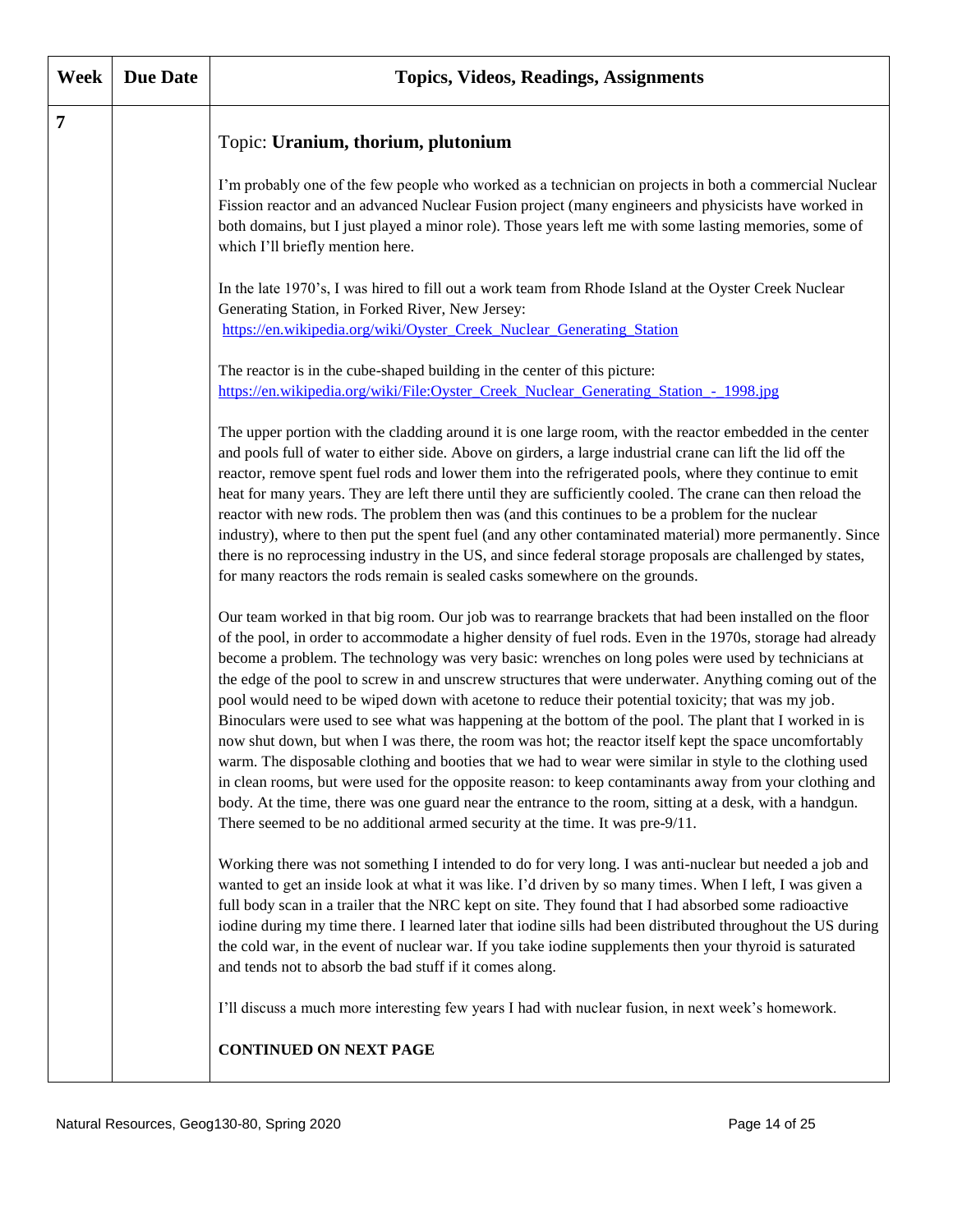| Week | <b>Due Date</b> | <b>Topics, Videos, Readings, Assignments</b>                                                                                                                                                                                                                                                                                                                                                                |
|------|-----------------|-------------------------------------------------------------------------------------------------------------------------------------------------------------------------------------------------------------------------------------------------------------------------------------------------------------------------------------------------------------------------------------------------------------|
|      |                 | Watch:<br>World's Top Uranium-Producing Countries 1970 to 2018 [Animated Stats]<br>https://youtu.be/K6zL9N81NzI                                                                                                                                                                                                                                                                                             |
|      |                 | Watch:<br>Thorium and the Future of Nuclear Energy [PBS Space Time]<br>https://youtu.be/ElulEJruhRQ                                                                                                                                                                                                                                                                                                         |
|      |                 | Watch:<br>Could Advanced Nuclear Power Replace Fossil Fuels? [Journeyman Pictures]<br>https://youtu.be/eg613DFBR8s                                                                                                                                                                                                                                                                                          |
|      |                 | Watch:<br>Understanding the accident of Fukushima Daiichi [Institut de Radioprotection et de Sûreté Nucléaire –<br>IRSN]<br>https://youtu.be/YBNFvZ6Vr2U                                                                                                                                                                                                                                                    |
|      |                 | Watch: Fukushima's ghost towns<br>https://youtu.be/xKfnsYzQWjw                                                                                                                                                                                                                                                                                                                                              |
|      |                 | Read:<br>(Clery) new dawn for the nuclear industry.                                                                                                                                                                                                                                                                                                                                                         |
|      |                 | Read:<br>(Hayashi) The Fukushima nuclear accident                                                                                                                                                                                                                                                                                                                                                           |
|      |                 | Read:<br>(Yidong) Asia's Demand for Electricity Fuels a Regional Nuclear Boom                                                                                                                                                                                                                                                                                                                               |
|      | 03/11/20        | <b>Homework 7:</b>                                                                                                                                                                                                                                                                                                                                                                                          |
|      |                 | 1. Describe the prospects for the nuclear power industry around the world. Be region-specific if you can.<br>What are some of the differences between traditional reactor designs and fuels and current generation<br>designs, including those that use thorium?                                                                                                                                            |
|      |                 | 2. Discuss the various isotopes of uranium, plutonium, and the various by-products of fission. Discuss the<br>difference between closed and open fuel cycles. Why does the issue of spent fuel present such a problem<br>for the US? What might be done about it?                                                                                                                                           |
|      |                 | 3. Describe the circumstances leading up to the Fukushima Daiichi disaster. You might even start with the<br>decision to site nuclear plants on Japan's eastern shore. Include technical details, and discuss the sorts of<br>assumptions that were made in the design of these reactors. Describe its long-term consequences, and<br>where the situation stands now. You may need to do your own research. |
|      |                 |                                                                                                                                                                                                                                                                                                                                                                                                             |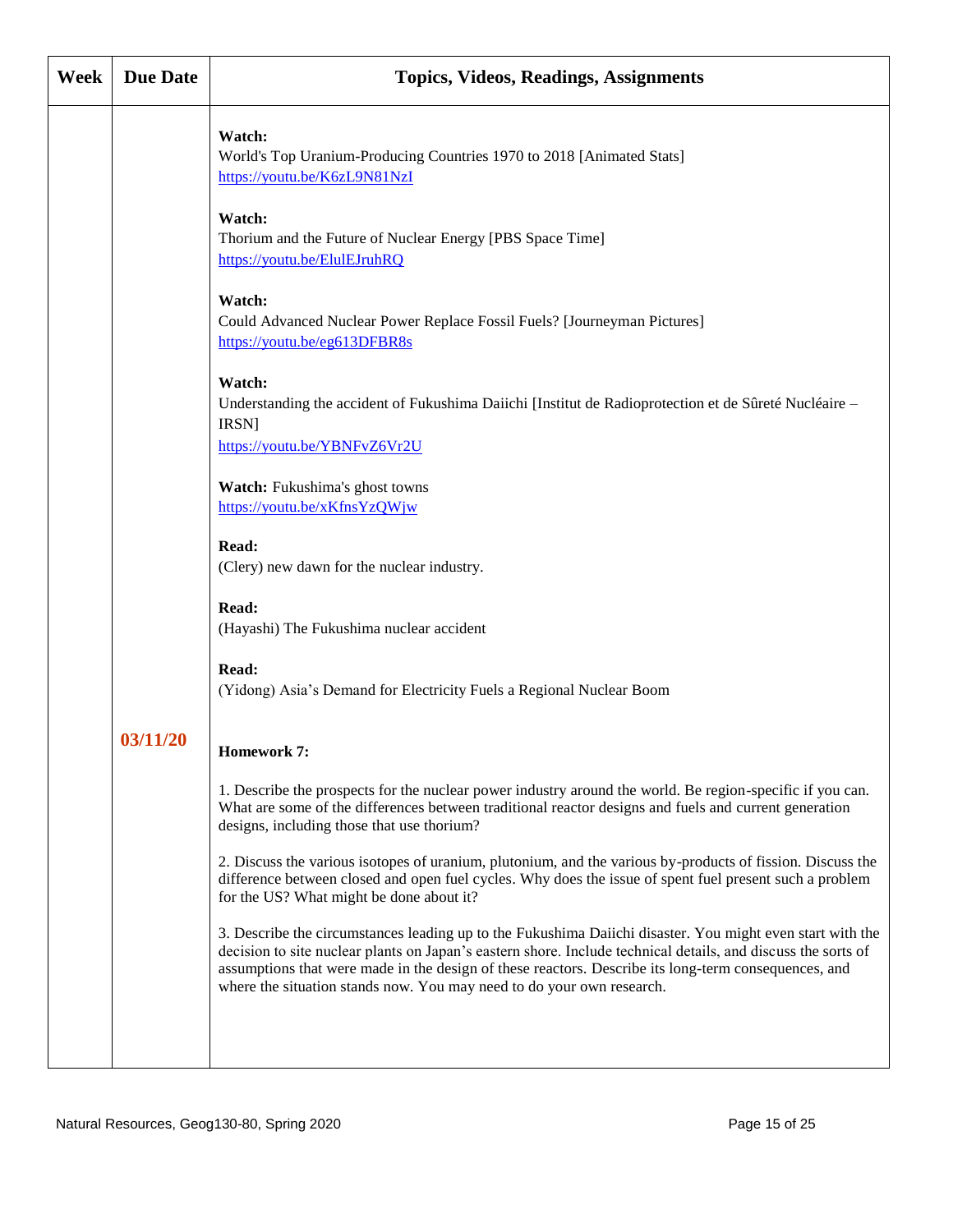| Week | <b>Due Date</b> | <b>Topics, Videos, Readings, Assignments</b>                                                                                                                                                                                                                                                                                                                                                                                                                                                                                                                                                                                                                                                                                                                                                                                                                                                                                                                                                                                                                                        |
|------|-----------------|-------------------------------------------------------------------------------------------------------------------------------------------------------------------------------------------------------------------------------------------------------------------------------------------------------------------------------------------------------------------------------------------------------------------------------------------------------------------------------------------------------------------------------------------------------------------------------------------------------------------------------------------------------------------------------------------------------------------------------------------------------------------------------------------------------------------------------------------------------------------------------------------------------------------------------------------------------------------------------------------------------------------------------------------------------------------------------------|
| 8    |                 | <b>Topic: Fusion; Biofuels</b>                                                                                                                                                                                                                                                                                                                                                                                                                                                                                                                                                                                                                                                                                                                                                                                                                                                                                                                                                                                                                                                      |
|      |                 | If success is achieved in using nuclear fusion to generate electricity, the use of natural resources for<br>energy production will shift. This will depend very much on the economics of production. As far as fuel is<br>concerned, it may require relatively small quantities of three fairly common single-proton isotopes to<br>work: hydrogen, deuterium, and tritium. The former is abundant, and the isotopes with extra neutrons also<br>occur naturally in water on Earth. The whole point of fusion would be to overcome the limitations of<br>currently used resources. But building the reactors might be resource-intensive. There are two main<br>branches of fusion power research: laser induced fusion and magnetic confinement fusion.                                                                                                                                                                                                                                                                                                                            |
|      |                 | Years after my experience at the Forked River fission plant, after a degree in electronics engineering, I<br>worked for six years at the Princeton Plasma Physics Laboratory, which was a complex of buildings<br>located in the middle of some cornfields (at the time) a few miles south of the main Princeton University<br>campus. I played a small part in building and maintaining the Tokamak Fusion Test Reactor, or TFTR:                                                                                                                                                                                                                                                                                                                                                                                                                                                                                                                                                                                                                                                  |
|      |                 | https://en.wikipedia.org/wiki/Tokamak_Fusion_Test_Reactor                                                                                                                                                                                                                                                                                                                                                                                                                                                                                                                                                                                                                                                                                                                                                                                                                                                                                                                                                                                                                           |
|      |                 | You can see a few people in this photo of the completed device, which was isolated within its own<br>building some distance (through an underground tunnel) from its control room.                                                                                                                                                                                                                                                                                                                                                                                                                                                                                                                                                                                                                                                                                                                                                                                                                                                                                                  |
|      |                 | https://en.wikipedia.org/wiki/File:TFTR_1989.jpg                                                                                                                                                                                                                                                                                                                                                                                                                                                                                                                                                                                                                                                                                                                                                                                                                                                                                                                                                                                                                                    |
|      |                 | When the device was in pulsed operation, no one was allowed to come near it. It required a tremendous<br>amount of electricity to power the confinement magnets for even fraction of a second. That energy was<br>drawn from rapidly decelerating huge dynamos, turning rapidly on vertical axis in pits in their own<br>building; these dynamos had earlier been revved up very slowly from the power grid. You could hear<br>them whine as all that kinetic energy that accumulated for so long was rapidly converted back into<br>electricity. There is no way a device like this could take the energy it needed directly from the grid.                                                                                                                                                                                                                                                                                                                                                                                                                                        |
|      |                 | Buried within the jumble of control magnets, plasma injectors, and instruments in the picture above is a<br>beautiful stainless steel vacuum vessel several meters in diameter, in the form of a torus. This sort of<br>device is called a tokamak. The vacuum vessel was actually visible only during the early stages of<br>construction. When a tokamak is in operation, a beam of mostly hydrogen ions is injected into the<br>vacuum vessel. These particles follow a circular path through the center of the interior of the torus, due to<br>the influence of some very powerful magnets surrounding the vessel. Magnets are then used to squeeze<br>the plasma into an ever narrower beam. This increases the density of particles, possibly to the point of<br>initiating fusion reactions between them. The present challenge is not just to achieve ignition; this was<br>explored in devices like TFTR. The big challenge now is to make the fusion reaction self-sustaining,<br>drawing away energy to power its own magnets and deliver electricity to the community. |
|      |                 | When we built the data acquisition and control electronics for TFTR, fiber optic cables and associated<br>electronics, which had only recently become available commercially, were used to communicate with the<br>reactor and with all of the instruments surrounding it. Using fiber optics avoids conveying dangerous<br>electrical spikes that can damage sensitive circuitry. It also has a much higher bandwidth than wire,<br>allowing for more information to pass. Many of the processes involved making things happen and then<br>seeing what happened can take only a very small fraction of a second. This information needs to flow<br>freely.                                                                                                                                                                                                                                                                                                                                                                                                                         |
|      |                 | I built (using good old soldering irons) and tested much of the digital circuitry that controlled the master<br>clock for the data acquisition instruments, as well as a number of other functions. I worked closely with<br>the engineers who were designing the circuits, most notably a brilliant woman named Jane Montague.                                                                                                                                                                                                                                                                                                                                                                                                                                                                                                                                                                                                                                                                                                                                                     |
|      |                 | <b>CONTINUED ON NEXT PAGE</b>                                                                                                                                                                                                                                                                                                                                                                                                                                                                                                                                                                                                                                                                                                                                                                                                                                                                                                                                                                                                                                                       |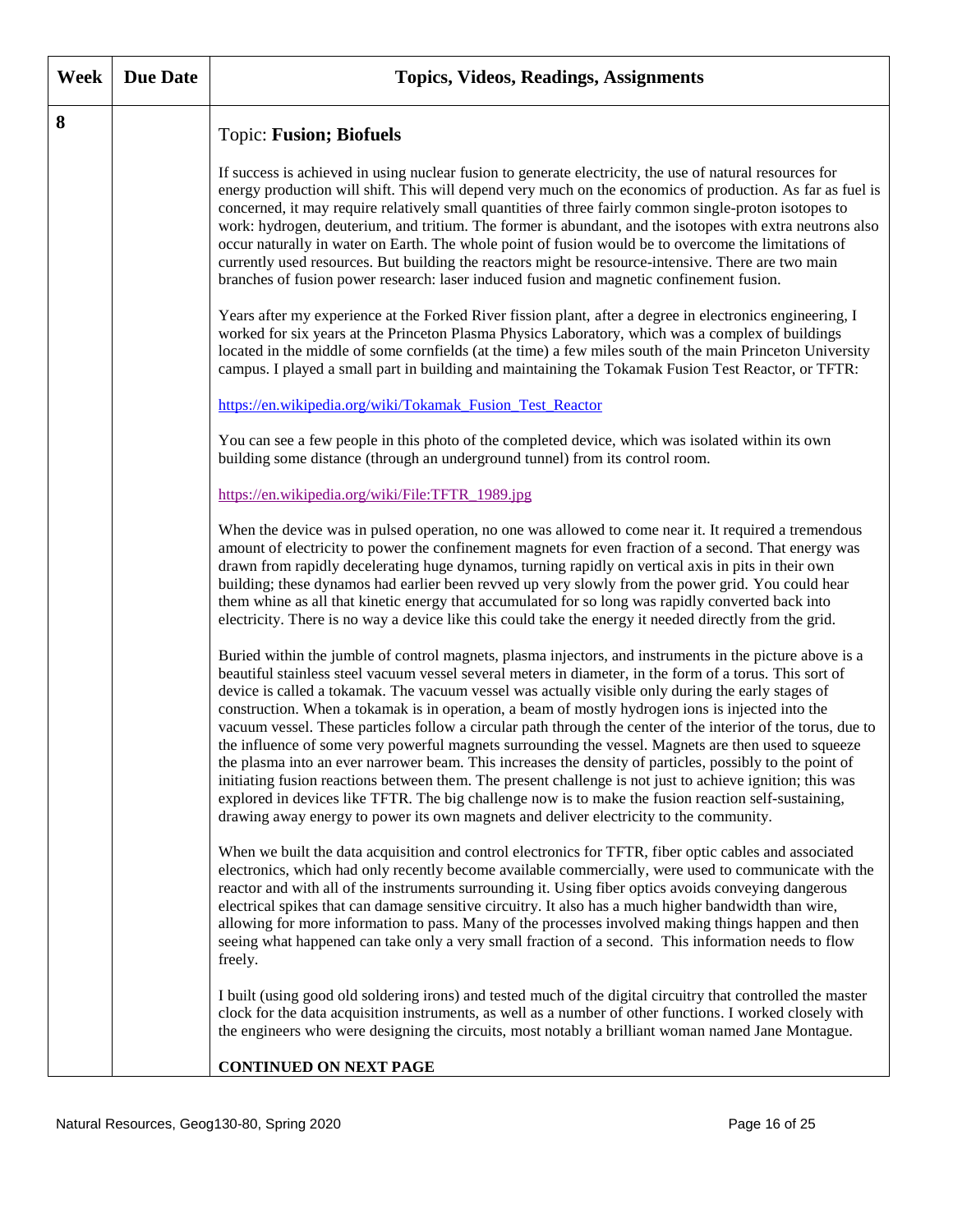| Week | <b>Due Date</b> | <b>Topics, Videos, Readings, Assignments</b>                                                                                                                                                                                                                                                                                                                                                                                                                                                                                                                                                                                                                                                                                                                                                                                                                                                                                                                               |
|------|-----------------|----------------------------------------------------------------------------------------------------------------------------------------------------------------------------------------------------------------------------------------------------------------------------------------------------------------------------------------------------------------------------------------------------------------------------------------------------------------------------------------------------------------------------------------------------------------------------------------------------------------------------------------------------------------------------------------------------------------------------------------------------------------------------------------------------------------------------------------------------------------------------------------------------------------------------------------------------------------------------|
|      |                 | I learned a lot from her, particularly about circuit design. Personal computers did not exist at the time.<br>Microcomputers and other circuits were implemented on standard sized circuit boards that were inserted<br>into crates; these crates provided communication buses between the boards, and were eventually placed in<br>racks in the control room. There were no personal computers. Large mainframe computers and disk<br>drives were used to store and organize the huge amounts of data that came from the reactor. The computer<br>room was climate controlled, with removable panels and cabling under the floor. The control room was<br>adjacent to the computer room and looked sort of like a space flight center. For its time, it was really very<br>impressive. There were often brilliant people always coming in and out. This was the best reactor of its<br>type in the world at the time, and it was part of Princeton University, after all. |
|      |                 | When the fuel in a fusion reactor is squeezed and ignited, fusion produces huge amounts of energetic<br>neutrons, Streams of energetic free neutrons, like high-energy electromagnetic radiation, can be lethal to<br>living things. They also make metallic devices like vacuum vessels brittle and radioactive. Unless these<br>particles are captured and their energy utilized in some other way, fusion reactor s of this kind would have<br>a limited lifetime. But a fusion reactor could be clad with uranium to absorb these free neutrons,<br>becoming a 'breeder reactor' to produce plutonium for subsequent use in fission reactors. So fusion is not<br>necessarily a completely independent alternative to fission. If self-sustaining magnetic confinement fusion<br>reactions are achieved, they may help to give the fission industry a boost. This is not something that is<br>often discussed.                                                         |
|      |                 | Biofuels are the final category of carbon-based energy resources we shall cover here. There are many<br>living sources of biofuels, from forests to agricultural fields to algae, so their connections to natural<br>resources are diverse. They release atmospheric carbon, but if that carbon was originally absorbed from<br>the atmosphere, such fuels are potentially carbon-neutral.                                                                                                                                                                                                                                                                                                                                                                                                                                                                                                                                                                                 |
|      |                 | Watch:<br>Biofuel and Ethanol [Iken Edu]<br>https://youtu.be/xAms3Q 3pXg                                                                                                                                                                                                                                                                                                                                                                                                                                                                                                                                                                                                                                                                                                                                                                                                                                                                                                   |
|      |                 | Watch:<br>Biofuels: Renewable Jet Fuel [Boeing]<br>https://youtu.be/kKO6TuH_OeQ                                                                                                                                                                                                                                                                                                                                                                                                                                                                                                                                                                                                                                                                                                                                                                                                                                                                                            |
|      |                 | Watch:<br>How the Technology Works - algae to biofuels [Algaetec biofuels]<br>https://youtu.be/QP_HbQ5cWSk                                                                                                                                                                                                                                                                                                                                                                                                                                                                                                                                                                                                                                                                                                                                                                                                                                                                 |
|      |                 | Read:<br>(Goldemberg) Ethanol for a Sustainable Energy Future.                                                                                                                                                                                                                                                                                                                                                                                                                                                                                                                                                                                                                                                                                                                                                                                                                                                                                                             |
|      |                 | Read:<br>(Richard) Challenges in Scaling Up Biofuels Infrastructure.                                                                                                                                                                                                                                                                                                                                                                                                                                                                                                                                                                                                                                                                                                                                                                                                                                                                                                       |
|      | 03/18/20        | <b>Homework 8:</b>                                                                                                                                                                                                                                                                                                                                                                                                                                                                                                                                                                                                                                                                                                                                                                                                                                                                                                                                                         |
|      |                 | 1. Discuss the importance of ethanol, and its production methods. What substances are required?                                                                                                                                                                                                                                                                                                                                                                                                                                                                                                                                                                                                                                                                                                                                                                                                                                                                            |
|      |                 | 2. Can jet fuel and other liquid fuels be economically generated from biological sources? What would be<br>the advantages of doing so?                                                                                                                                                                                                                                                                                                                                                                                                                                                                                                                                                                                                                                                                                                                                                                                                                                     |
|      |                 | 3. Discuss the production of biofuels from algae. Why are algae potentially such an important source of<br>fuel?                                                                                                                                                                                                                                                                                                                                                                                                                                                                                                                                                                                                                                                                                                                                                                                                                                                           |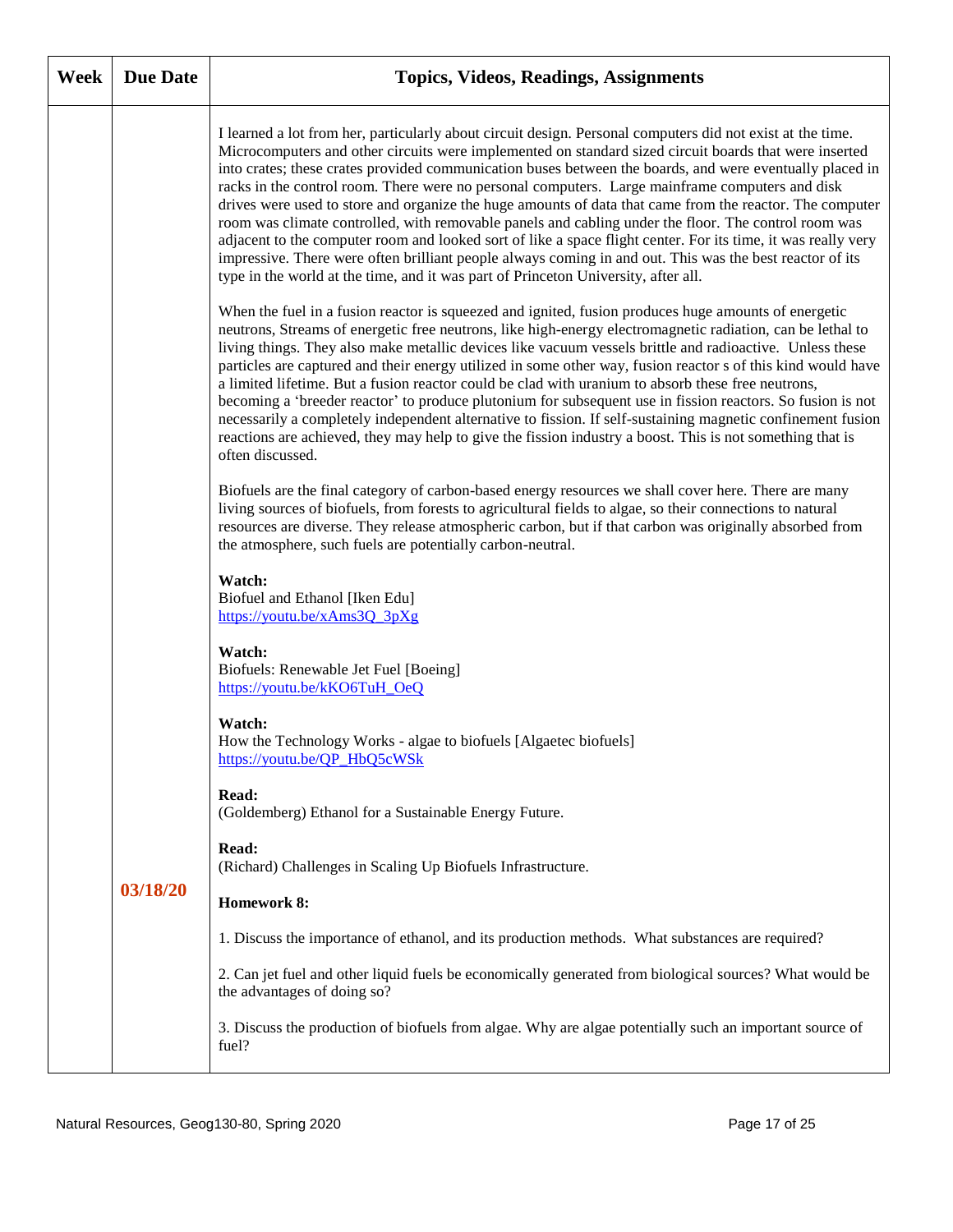| Week | <b>Due Date</b> | <b>Topics, Videos, Readings, Assignments</b>                                                                                                                                                                                   |
|------|-----------------|--------------------------------------------------------------------------------------------------------------------------------------------------------------------------------------------------------------------------------|
| 9    |                 | Topic: Corruption, insecurity, conflict                                                                                                                                                                                        |
|      |                 | Watch:<br>Profits Over People: Mining Ruins Lives in Malawi [Human Rights Watch]<br>https://youtu.be/qD4WlqL5fwg                                                                                                               |
|      |                 | Watch:<br>Nigeria: Poverty despite oil wealth   DW Business [DW News]<br>https://youtu.be/PZXH2LJN3ZY                                                                                                                          |
|      |                 | Watch:<br>South Sudan's 'oil curse' [Al Jazeera English]<br>https://youtu.be/Y2Y6XmPZATY                                                                                                                                       |
|      |                 | Watch (you may start at minute 1 or 2):<br>Counting the Cost - Is Mongolia over-reliant on its resources? [Al Jazeera English]<br>https://youtu.be/ol_zpzp6ZnU                                                                 |
|      |                 | Watch:<br>Botswana proves Africa can avoid the 'resource curse' [Devex]<br>https://youtu.be/QgfqsGAHmnk                                                                                                                        |
|      |                 | Read:<br>(Brunnschweiler) linking natural resources to slow growth and more conflict                                                                                                                                           |
|      |                 | Read:<br>(Douglas) High-value natural resources: Linking wildlife conservation to international conflict, insecurity,<br>and development concerns                                                                              |
|      |                 | Read:<br>(Sachs) the curse of natural resources                                                                                                                                                                                |
|      |                 | Read:<br>(Auty) natural resources, capital accumulation and the resource curse                                                                                                                                                 |
|      | 03/25/20        | <b>Homework 9:</b>                                                                                                                                                                                                             |
|      |                 | 1. Discuss similarities and differences between the resource-related social situation in Malawi, Nigeria,<br>and South Sudan.                                                                                                  |
|      |                 | 2. How might Botswana's experience provide a solution to the conditions in the nations discussed in 1?                                                                                                                         |
|      |                 | 3. About a minute in to the Mongolia video, we discover that mineral wealth: coal, copper and gold. What<br>is Mongolia's reputation for corruption? How has Mongolian life been changing? What is the government<br>response? |
|      |                 | 4. Describe the challenges to wildlife conservation due to conflict, insecurity, and development.                                                                                                                              |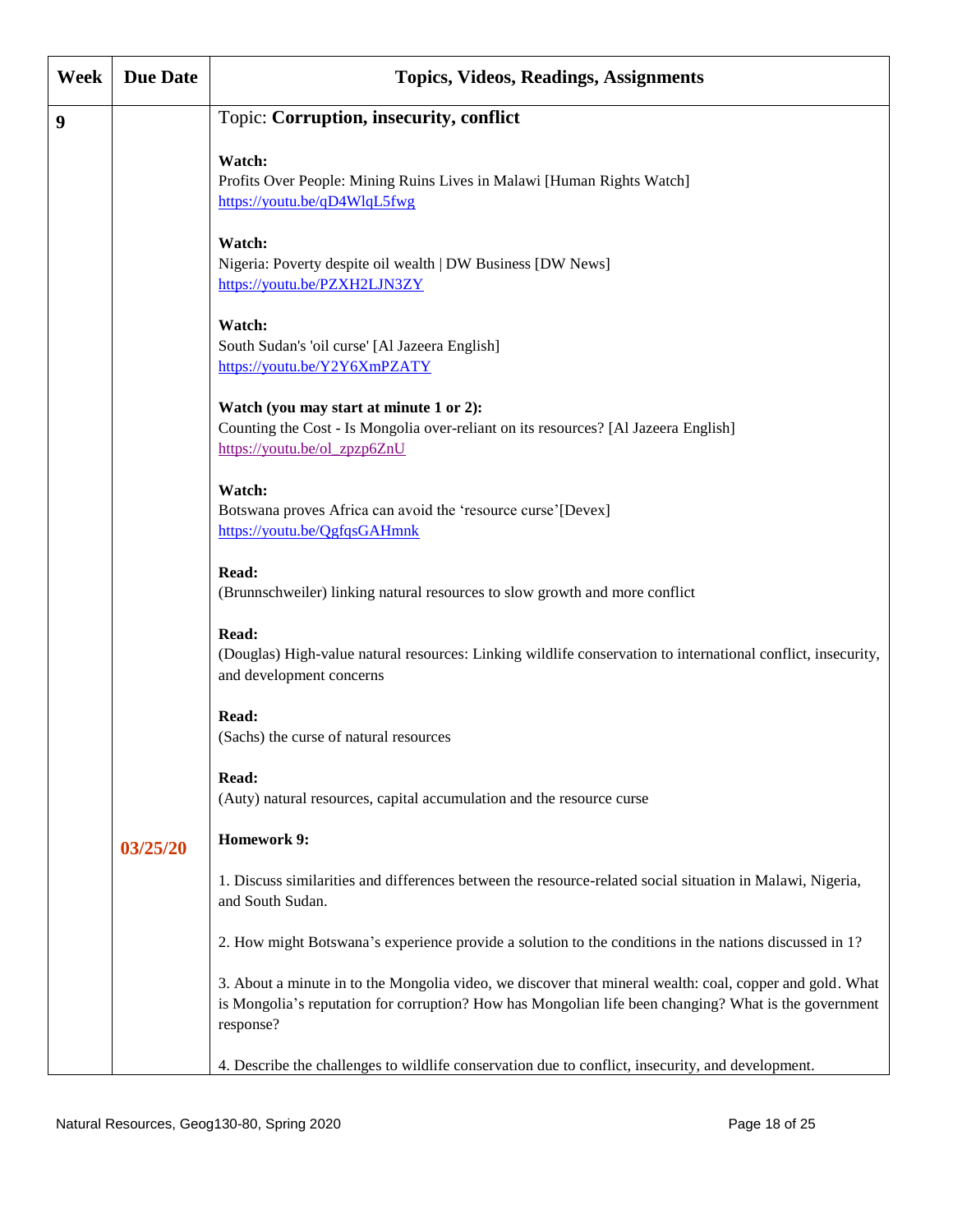| Week | <b>Due Date</b> | <b>Topics, Videos, Readings, Assignments</b>                                                                                                                                                                                                                                                                                                                                                                                                                                                                                                                                                                                                                                                                                                                                                                                                                                                                                                                                                                                                                                                                                                                                                                                                            |
|------|-----------------|---------------------------------------------------------------------------------------------------------------------------------------------------------------------------------------------------------------------------------------------------------------------------------------------------------------------------------------------------------------------------------------------------------------------------------------------------------------------------------------------------------------------------------------------------------------------------------------------------------------------------------------------------------------------------------------------------------------------------------------------------------------------------------------------------------------------------------------------------------------------------------------------------------------------------------------------------------------------------------------------------------------------------------------------------------------------------------------------------------------------------------------------------------------------------------------------------------------------------------------------------------|
| 10   | 04/01/20        | <b>Recess</b>                                                                                                                                                                                                                                                                                                                                                                                                                                                                                                                                                                                                                                                                                                                                                                                                                                                                                                                                                                                                                                                                                                                                                                                                                                           |
| 11   |                 | <b>Topic: Adaptive management</b><br>This second part of the course focuses on topics that are likely to rise in importance over the course of<br>your working lives: the pursuit of carbon-free energy, the protection of ecological resources, and the                                                                                                                                                                                                                                                                                                                                                                                                                                                                                                                                                                                                                                                                                                                                                                                                                                                                                                                                                                                                |
|      |                 | generation of effective responses to the complex issues relating to natural resources, some of which we<br>examined earlier. We begin with the generation of effective responses by asking you to consider<br>something that can be implemented anytime, anywhere, and without any prerequisites or other<br>requirements: wise management. Few material resources are required for this to work, but it is easier said<br>than done. I am referring to the partially psychological process of making decisions and acting on the<br>basis of those decisions more effectively. Decision science is indeed a science, and computation has<br>revolutionized the field, as you might expect.                                                                                                                                                                                                                                                                                                                                                                                                                                                                                                                                                             |
|      |                 | I would hope that university students would be interested in getting a leg up on wisdom, even if you can<br>only apply to self-management at the moment. We've already seen wisdom in action, in some of the<br>videos from week 9 for example. We see it more often at the local level, where individuals have direct<br>connection in their lives and livelihoods with the extraction of natural resources, either through mining or<br>harvesting. Innovations that have developed in response to new challenges now have a better chance of<br>being heard and appreciated elsewhere, if internet-based interaction is encouraged. But there is a great<br>deal more that should be mentioned in this regard. The natural, human, and computational sciences are<br>converging in their ability to accurately and deeply model many important aspects of how our world, and<br>how much of this activity is likely to respond to stress. Climate models are part of this achievement, but<br>many aspects of our world, from traffic flow to crowd behavior to the structure and metabolism of<br>ecosystems, are better understood because of improvements in the way we can conceptually and<br>symbolically model their behavior with computers. |
|      |                 | The Rammel paper below (one of my long-time favorites) mentions agent-based models. Regardless of<br>the field of study you are interested in, this sort of modeling might interest you. Most of you grew up<br>playing video games. The characters that you control, and the characters that the program controls, are<br>agents. Sometimes that agency comes from human beings, and sometimes from increasingly intelligent<br>routines that determine their activity. Agent-based models work in much the same way, and you can get<br>as much of a surprise working with them as you might from a video game. Counter-intuitive things might<br>happen in a simulation that might have never occurred to you had you not seen it played out. If you are<br>interested, you can download a very user-friendly agent-based programming environment from<br>Northwestern University, called NetLogo:                                                                                                                                                                                                                                                                                                                                                   |
|      |                 | https://ccl.northwestern.edu/netlogo/<br>It can be easily installed on a laptop computer, and you may run a large number of provided models in                                                                                                                                                                                                                                                                                                                                                                                                                                                                                                                                                                                                                                                                                                                                                                                                                                                                                                                                                                                                                                                                                                          |
|      |                 | order to get the idea. It's very game-like. Eventually, you can modify programs and write your own, using<br>a combination of a visual programming environment and some java-like code. One of my graduate<br>students, Michelle Fong, used NetLogo to model the potential behavior and population dynamics of an<br>invasive species of crab present in San Francisco Bay. Here is a short video of a typical simulation run,<br>which I uploaded to my research channel:                                                                                                                                                                                                                                                                                                                                                                                                                                                                                                                                                                                                                                                                                                                                                                              |
|      |                 | <b>CONTINUED ON NEXT PAGE</b>                                                                                                                                                                                                                                                                                                                                                                                                                                                                                                                                                                                                                                                                                                                                                                                                                                                                                                                                                                                                                                                                                                                                                                                                                           |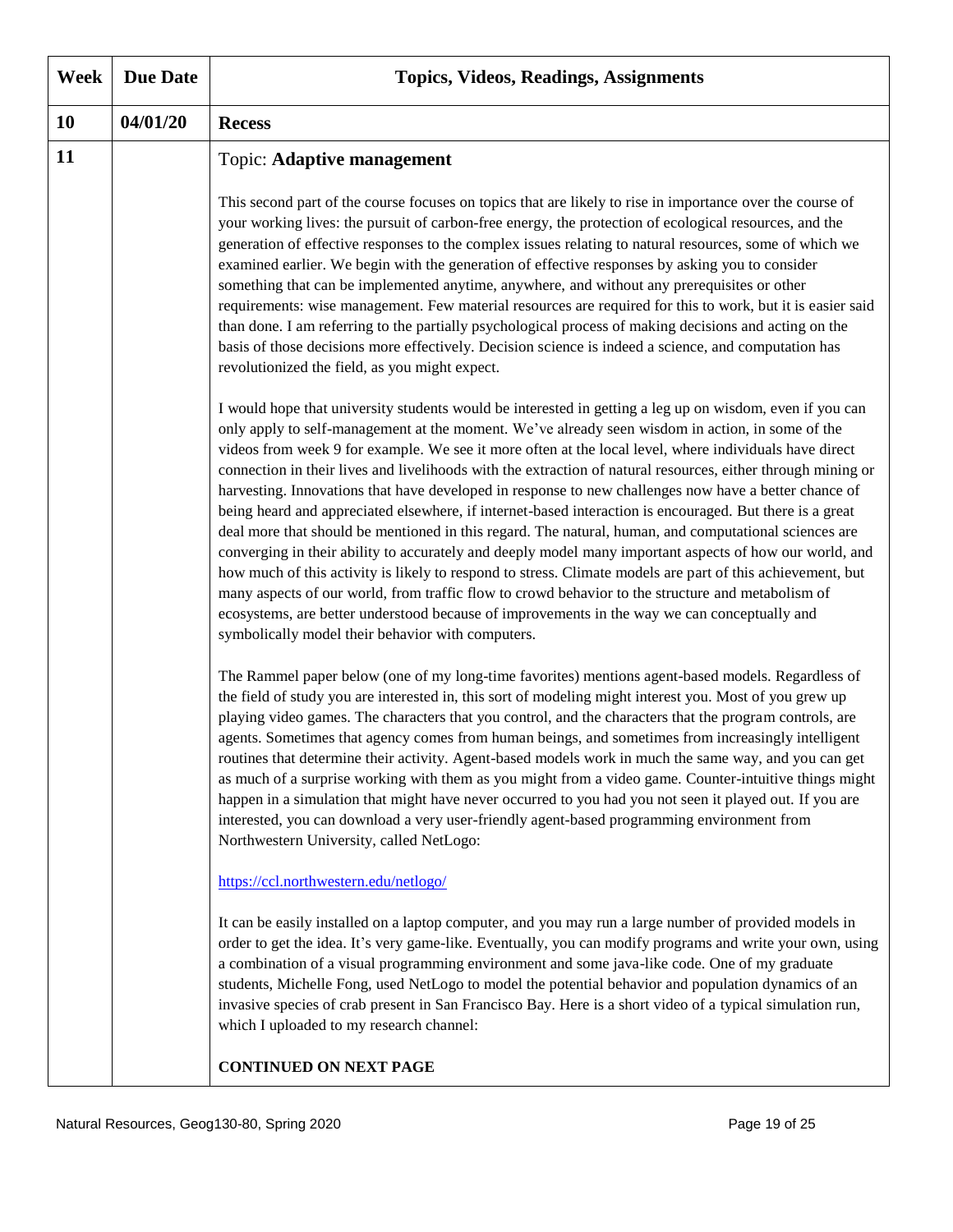| Week | <b>Due Date</b> | <b>Topics, Videos, Readings, Assignments</b>                                                                                                                                                                                                                                                                                                                                                                                                                                                                                                                                                                                                                                                                                                                                                                                                                                                              |
|------|-----------------|-----------------------------------------------------------------------------------------------------------------------------------------------------------------------------------------------------------------------------------------------------------------------------------------------------------------------------------------------------------------------------------------------------------------------------------------------------------------------------------------------------------------------------------------------------------------------------------------------------------------------------------------------------------------------------------------------------------------------------------------------------------------------------------------------------------------------------------------------------------------------------------------------------------|
|      |                 | movie1 [evolutionary geocomputation]<br>https://youtu.be/Zr7qOvs35H0                                                                                                                                                                                                                                                                                                                                                                                                                                                                                                                                                                                                                                                                                                                                                                                                                                      |
|      |                 | The first video and the first reading this week offer examples of the importance of innovation in natural<br>resource management. Many of these opportunities have been made possible by the Internet. Certainly,<br>effective conservation and switching away from fossil fuels to alternative sources of energy would create<br>a sea change in world affairs. But a great many other unique problems that are bound to come up in<br>various places at various times, for which there is no ready-made solution, can only be reliably tackled in<br>an atmosphere that promotes independent thinking. This I believe is the fatal flaw of socialist governance<br>in this regard. Socialism and other top-down approaches to governance tend to prevent such independence<br>of mind from acting openly and achieving results that had not been previously anticipated and sanctioned<br>by the state. |
|      |                 | The development of technical innovations, the availability of timely sensory data, and the application of<br>computational logic, decision science, and modeling are among the prerequisites for what might be called<br>adaptive management. The paper by Williams provides a detailed consideration of how adaptive<br>management might be performed in the context of natural resource extraction and use.                                                                                                                                                                                                                                                                                                                                                                                                                                                                                             |
|      |                 | Watch:<br>Unleashing innovation in a resource limited world [Australian National University]<br>https://youtu.be/maUkJza9Ct8                                                                                                                                                                                                                                                                                                                                                                                                                                                                                                                                                                                                                                                                                                                                                                              |
|      |                 | Watch:<br>California's Renewable Energy Problem [Real Engineering]<br>https://youtu.be/h5cm7HOAqZY                                                                                                                                                                                                                                                                                                                                                                                                                                                                                                                                                                                                                                                                                                                                                                                                        |
|      |                 | Read:<br>(Whitesides) Don't Forget Long-Term Fundamental Research in Energy.                                                                                                                                                                                                                                                                                                                                                                                                                                                                                                                                                                                                                                                                                                                                                                                                                              |
|      |                 | Read:<br>(Rammel) Managing complex adaptive systems — A co-evolutionary perspective on natural resource<br>management.                                                                                                                                                                                                                                                                                                                                                                                                                                                                                                                                                                                                                                                                                                                                                                                    |
|      |                 | Read:<br>(Williams) Adaptive management of natural resources.                                                                                                                                                                                                                                                                                                                                                                                                                                                                                                                                                                                                                                                                                                                                                                                                                                             |
|      | 04/08/20        | <b>Homework 10:</b><br>1. How might innovations in communication (enabled by the Internet) help to reduce the rate of<br>consumption of goods tied to resource extraction?                                                                                                                                                                                                                                                                                                                                                                                                                                                                                                                                                                                                                                                                                                                                |
|      |                 | 2. We haven't gotten into the details of renewable energy options yet, but it is not too early to begin<br>thinking about them in the context of adaptive management. Describe California's renewable energy<br>problem, as outlined in the video, and discuss the role of effective management.                                                                                                                                                                                                                                                                                                                                                                                                                                                                                                                                                                                                          |
|      |                 | 3. Why is fundamental and applied scientific research important for the future of resource management?                                                                                                                                                                                                                                                                                                                                                                                                                                                                                                                                                                                                                                                                                                                                                                                                    |
|      |                 | 4. What is co-evolution, and how is this applicable to the management of natural resources?                                                                                                                                                                                                                                                                                                                                                                                                                                                                                                                                                                                                                                                                                                                                                                                                               |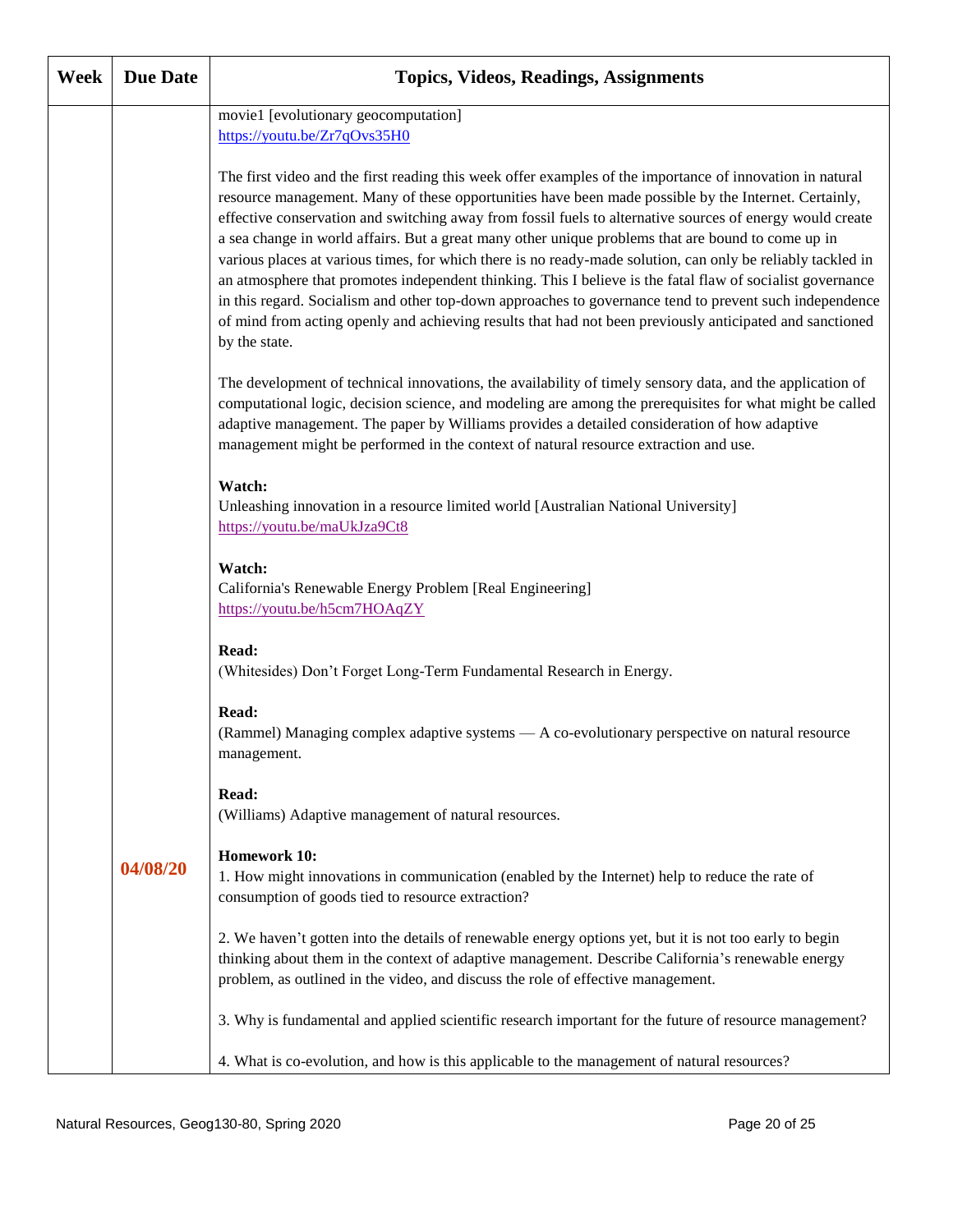| Week | <b>Due Date</b> | <b>Topics, Videos, Readings, Assignments</b>                                                                                                                                                                                                               |
|------|-----------------|------------------------------------------------------------------------------------------------------------------------------------------------------------------------------------------------------------------------------------------------------------|
| 12   |                 | <b>Topic: Solar and wind energy resources</b>                                                                                                                                                                                                              |
|      |                 | Watch:<br>Impact of Materials on Society (IMOS) – Photovoltaics [Materials Research Society]<br>https://youtu.be/efMKfHUlw3s                                                                                                                               |
|      |                 | Watch:<br>Top Solar Energy Producing Country   Solar Energy Data [Stats Media]<br>https://youtu.be/xTrd3Sxqhds                                                                                                                                             |
|      |                 | Watch:<br>The thrilling potential for off-grid solar energy   Amar Inamdar [TED]<br>https://youtu.be/20adDr7Felw                                                                                                                                           |
|      |                 | Watch:<br>Puerto Rico's solar energy insurrection [Quartz]<br>https://youtu.be/7ekFQ0xOwDw                                                                                                                                                                 |
|      |                 | Watch:<br>Morocco turns the Sahara desert into a solar energy oasis [PBS NewsHour]<br>https://youtu.be/ZSDo67E1k3s                                                                                                                                         |
|      |                 | Watch:<br>Top 15 Countries by wind power production [Stats Media]<br>https://youtu.be/HSNmkJVYdlk                                                                                                                                                          |
|      |                 | Read:<br>(Service) Is It Time to Shoot for the Sun?                                                                                                                                                                                                        |
|      |                 | Read:<br>(Ganesh) electricity generation from sunlight.                                                                                                                                                                                                    |
|      | 04/15/20        | <b>Homework 11:</b>                                                                                                                                                                                                                                        |
|      |                 | 1. Discuss the material requirements of photovoltaics, in terms of natural resources. How easily are these<br>substances acquired? What sort of processing is required?                                                                                    |
|      |                 | 2. Discuss the recent history of nations with the largest power generation from photovoltaics. For<br>example, describe the situation every five years since 1995.                                                                                         |
|      |                 | 3. Why is off-grid power generation and storage a valuable goal?                                                                                                                                                                                           |
|      |                 | 4. How are deserts in places like Morocco and California becoming important for the large-scale<br>centralized production and distribution of solar energy? What sorts of technologies are being considered?<br>You may need to do a little research here. |
|      |                 | 5. Discuss the recent history of nations with the largest power generation from wind turbines. For<br>example, describe the situation every five years since 1995.                                                                                         |
|      |                 |                                                                                                                                                                                                                                                            |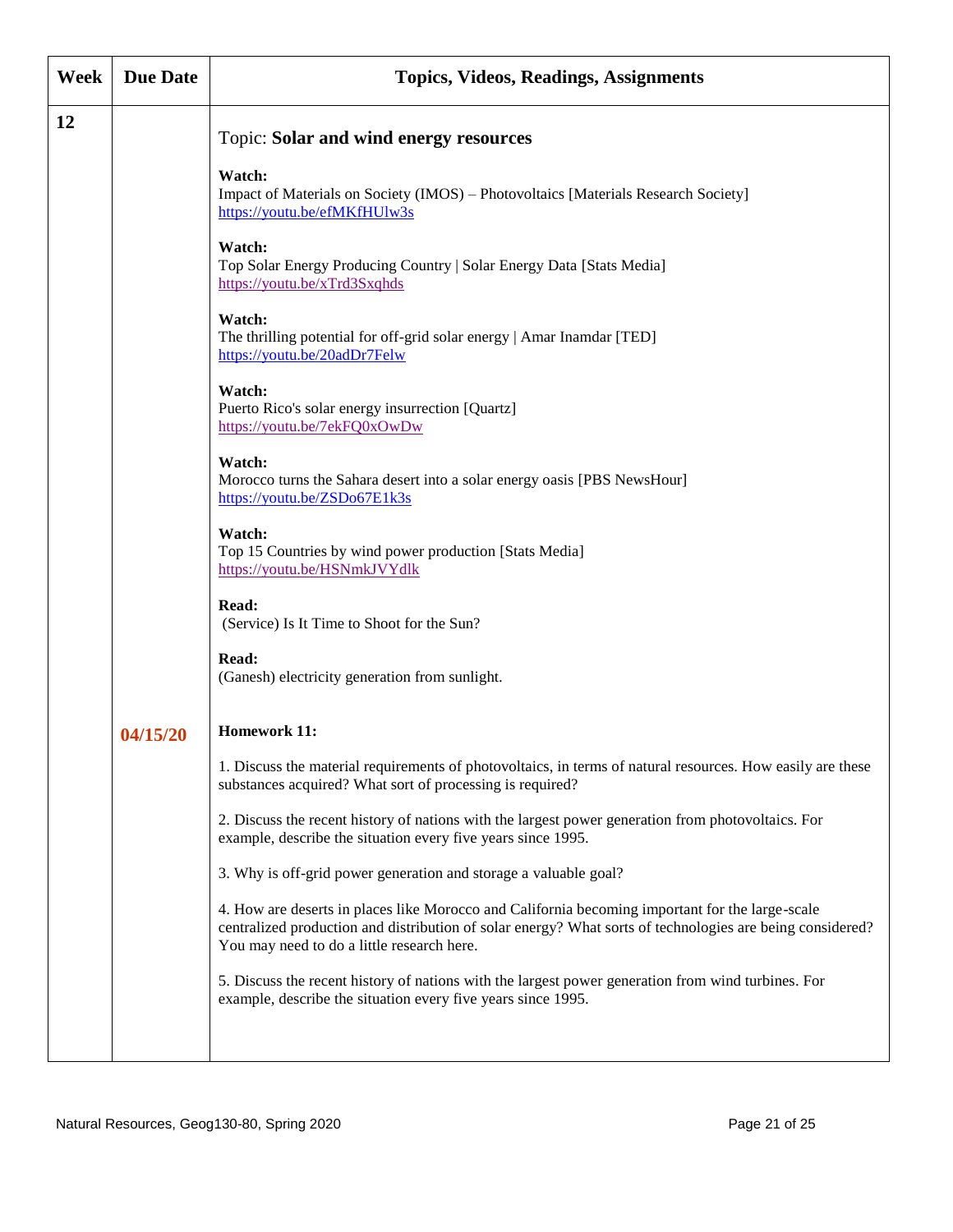| Week | <b>Due Date</b> | <b>Topics, Videos, Readings, Assignments</b>                                                                                                                                                                                                                                                                                                                                                                                                                          |
|------|-----------------|-----------------------------------------------------------------------------------------------------------------------------------------------------------------------------------------------------------------------------------------------------------------------------------------------------------------------------------------------------------------------------------------------------------------------------------------------------------------------|
| 13   |                 | Topic: Hydro, tidal, and geothermal energy resources                                                                                                                                                                                                                                                                                                                                                                                                                  |
|      |                 | Watch:<br>Could Earth's Heat Solve Our Energy Problems? [Real Engineering]<br>https://youtu.be/vZLo0-lwK1k                                                                                                                                                                                                                                                                                                                                                            |
|      |                 | Watch:<br>How a Geothermal Plant Works [alternativeenergycom]<br>https://youtu.be/kjpp2MQffnw                                                                                                                                                                                                                                                                                                                                                                         |
|      |                 | Watch:<br>Top 5 Geothermal Energy Producing Countries   2017 [Present Tech]<br>https://youtu.be/QEC83nW5_Jo                                                                                                                                                                                                                                                                                                                                                           |
|      |                 | Watch:<br>Kenya joins world leaders in geothermal energy production [africanews]<br>https://youtu.be/XcMN-C4GoKA                                                                                                                                                                                                                                                                                                                                                      |
|      |                 | Watch:<br>Top 20 Country by Hydropower Electricity Generation (1965-2019) [Wawamustats]<br>https://youtu.be/wcwryKJiozU                                                                                                                                                                                                                                                                                                                                               |
|      |                 | Watch:<br>Hydropower: China's world "business card" [CGTN]<br>https://youtu.be/fhPNRpuPZEA                                                                                                                                                                                                                                                                                                                                                                            |
|      |                 | China's current enthusiasm for hydropower is reminiscent of the US in the 1930s. This enthusiasm has<br>clearly spread to powerful people in developing nations, particularly in Africa. Proven Chinese<br>engineering and plentiful manpower in Africa contribute to this trend.                                                                                                                                                                                     |
|      |                 | Having toured the Three Gorges segment of the Yangtze River, I am well aware of the ecological damage<br>and social consequences of the dam. However, the region remains breathtakingly beautiful, even around<br>the dam itself. River traffic is fairly light, and it's quiet; hear the birds singing from both banks.<br>Development along the river is limited and controlled, but long-time towns remain above the waterline, or<br>were moved to higher ground. |
|      |                 | Optional:<br>The Three Gorges [Gary Pereira]<br>https://youtu.be/kNk0BJwheh4                                                                                                                                                                                                                                                                                                                                                                                          |
|      |                 | The very highest river level previously achieved behind the dam is demarcated by the line of vegetation<br>on the riverbank. Higher water levels due to the dam have made the gorge of the Daning River tributary<br>accessible to tourist boats.                                                                                                                                                                                                                     |
|      |                 | <b>Optional:</b><br>Little Three Gorges of the Daning River [Gary Pereira]<br>https://youtu.be/ZY9Ug2CXFwo                                                                                                                                                                                                                                                                                                                                                            |
|      |                 | <b>Optional:</b><br>The Three Gorges Dam [Gary Pereira]<br>https://youtu.be/pPKV GTI4gk                                                                                                                                                                                                                                                                                                                                                                               |
|      |                 | <b>CONTINUED ON NEXT PAGE</b>                                                                                                                                                                                                                                                                                                                                                                                                                                         |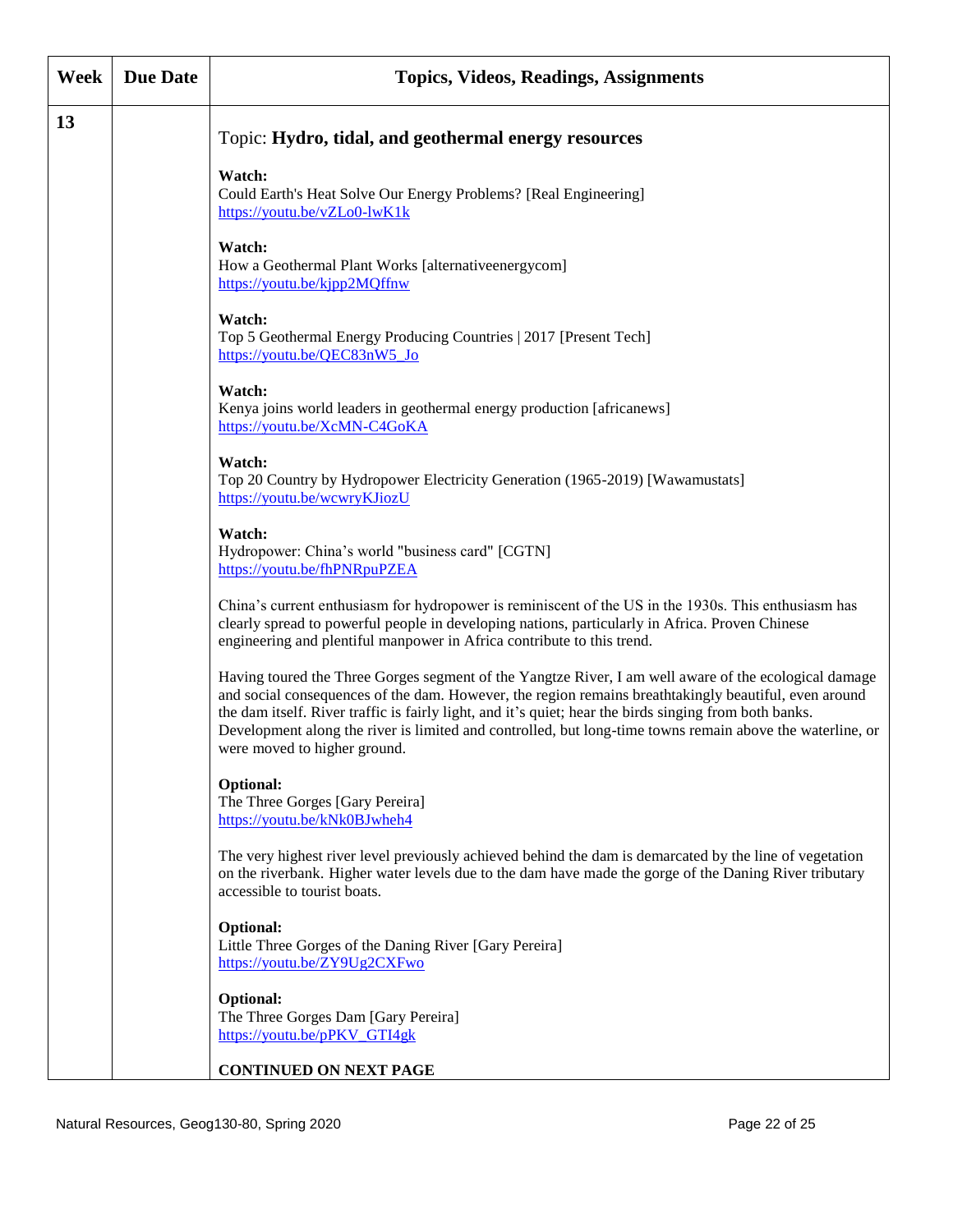| Week | <b>Due Date</b> | <b>Topics, Videos, Readings, Assignments</b>                                                                                                                                                                                                                                                                                                                                                                                                                                                                                                                                                            |
|------|-----------------|---------------------------------------------------------------------------------------------------------------------------------------------------------------------------------------------------------------------------------------------------------------------------------------------------------------------------------------------------------------------------------------------------------------------------------------------------------------------------------------------------------------------------------------------------------------------------------------------------------|
|      |                 | Watch:<br>Can Underwater Turbines Solve Our Energy Problems? [Real Engineering]<br>https://youtu.be/CIYA6Jwwp4s                                                                                                                                                                                                                                                                                                                                                                                                                                                                                         |
|      |                 | Read:<br>(Qiu) trouble on the Yangtze.                                                                                                                                                                                                                                                                                                                                                                                                                                                                                                                                                                  |
|      | 04/22/20        | <b>Homework 12:</b>                                                                                                                                                                                                                                                                                                                                                                                                                                                                                                                                                                                     |
|      |                 | You should be actively working on your final paper by now. Please read ahead.                                                                                                                                                                                                                                                                                                                                                                                                                                                                                                                           |
|      |                 | 1. How is geothermal energy utilized? What are the prospects for its increased use? Where is it being<br>utilized most at present, and where is it likely to grow in importance?                                                                                                                                                                                                                                                                                                                                                                                                                        |
|      |                 | 2. Which nations have been most active in developing hydropower historically, which dominate now, and<br>which are on the rise? Where are older dams being dismantled? What are some of the unintended<br>consequences of dam construction? You may need to do some research.                                                                                                                                                                                                                                                                                                                           |
|      |                 | 3. Discuss the use of underwater turbines and/or other means of utilizing tidal resources. Where are such<br>methods likely to be most useful?                                                                                                                                                                                                                                                                                                                                                                                                                                                          |
| 14   |                 | <b>Topic: Ecological resources</b>                                                                                                                                                                                                                                                                                                                                                                                                                                                                                                                                                                      |
|      |                 | Biological and ecological resources are often absent from discussions of 'natural resources', and yet they<br>are often among the most important and most severely threatened. Along with water resources, they<br>deserve at least another semester of study, so this week's material is meant to be a quick introduction.<br>Ecological resources are often discussed in terms of the 'ecosystem services' that offer benefits to human<br>societies.                                                                                                                                                 |
|      |                 | Watch:<br>Ecosystem services [California Academy of Sciences]<br>https://youtu.be/BCH1Gre3Mg0                                                                                                                                                                                                                                                                                                                                                                                                                                                                                                           |
|      |                 | It is often with ecological resources that individual human beings have a powerful influence. Through the<br>actions of specific people, entire species have escaped extinction. Keep this in mind, please, if you ever<br>wonder about your place in the world, and what you might do in real terms to help.                                                                                                                                                                                                                                                                                           |
|      |                 | Ecosystems tend to become self-stabilizing, given half a chance, but many are not being given that<br>chance. In some regions, climates are changing so rapidly that the natural processes of species dispersal<br>and migration cannot often keep up. Some species are migrating poleward or upward in altitude; others<br>have to deal with increased drought and fire. Many animals and plants die, and local extinction becomes<br>more and more common. Most recently, Australia has lost a great deal of its wildlife to fire.                                                                    |
|      |                 | That is where human intervention is so important. Acting on behalf of wildlife and naturally diverse<br>ecosystems may be some of the most challenging, time-critical, but ultimately fulfilling domains of<br>natural resource management that we have seen and will continue to see in the near future. Once again,<br>Africa finds itself at the heart of this struggle, and the fight to save African wildlife is something you<br>should educate yourself about; there are many good documentaries on topics like elephants, gorillas and<br>other primates, big cats, etc. that you should watch. |
|      |                 | <b>CONTINUED ON NEXT PAGE</b>                                                                                                                                                                                                                                                                                                                                                                                                                                                                                                                                                                           |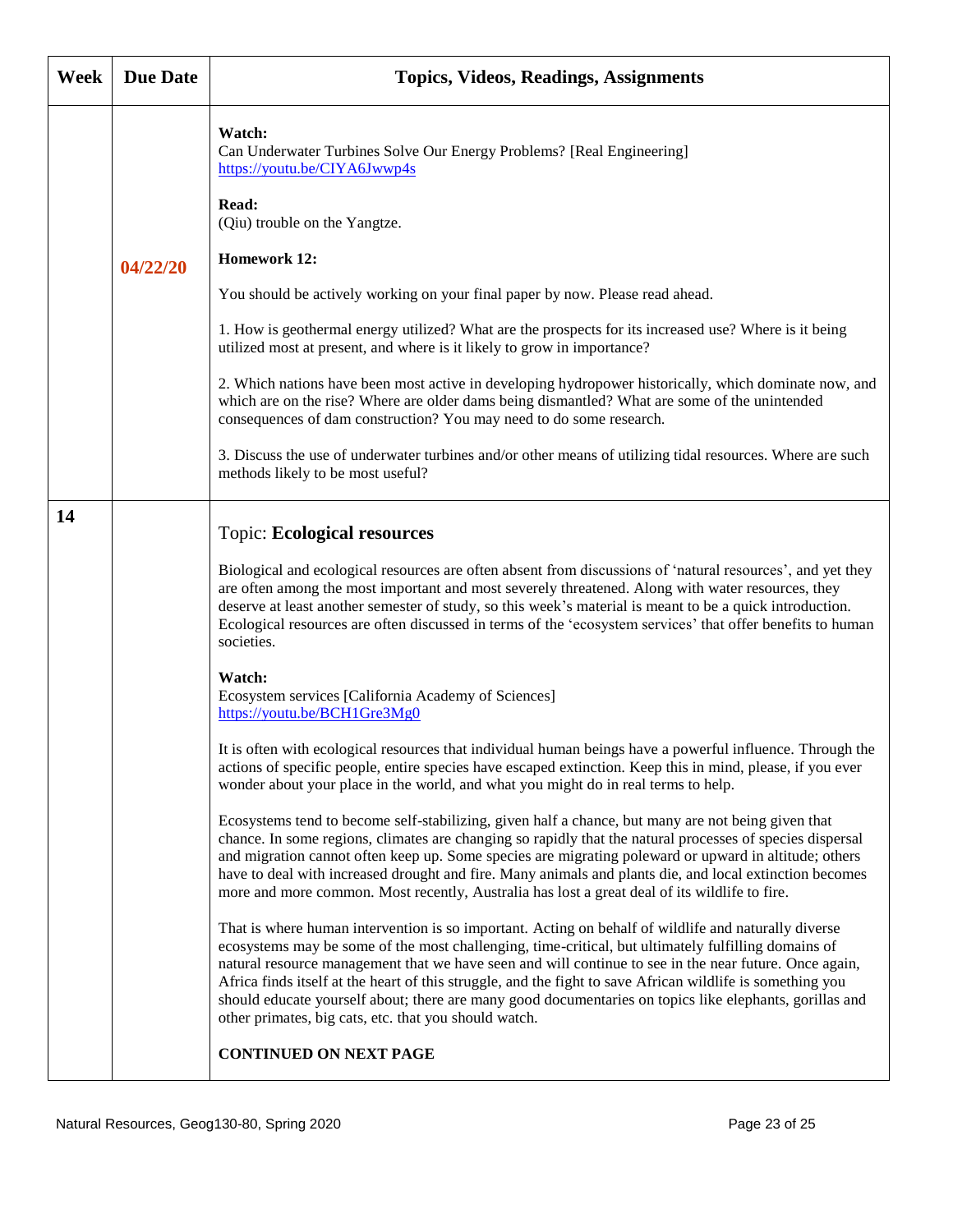| Week | <b>Due Date</b> | <b>Topics, Videos, Readings, Assignments</b>                                                                                                                                                                                                                                                                                                                                                                                                                             |
|------|-----------------|--------------------------------------------------------------------------------------------------------------------------------------------------------------------------------------------------------------------------------------------------------------------------------------------------------------------------------------------------------------------------------------------------------------------------------------------------------------------------|
|      |                 | For now, as an example, let's remain with Australia, and with the ocean, and look at the Great Barrier<br>Reef. Coral reef loss is accelerating throughout much of the world. Scientists are actively looking at ways<br>of modifying coral DNA (possibly using species from the Red Sea) that would allow them to survive in<br>warmer, more acidic waters.                                                                                                             |
|      |                 | <b>Watch:</b> The Reef Pt 1: Is it too late to repair the Great Barrier Reef?<br>https://youtu.be/Rmkyj9qghGY                                                                                                                                                                                                                                                                                                                                                            |
|      |                 | <b>Watch:</b> The Reef Pt 2: Could farming changes help save the Great Barrier Reef?<br>https://youtu.be/ICKV22wDrBA                                                                                                                                                                                                                                                                                                                                                     |
|      |                 | <b>Watch:</b> The Reef Pt 3: Where do we need to invest to save the Great Barrier Reef?<br>https://youtu.be/NYtsIfmX9pk                                                                                                                                                                                                                                                                                                                                                  |
|      |                 | Read:<br>(Cardinale) biodiversity loss and its impact on humanity                                                                                                                                                                                                                                                                                                                                                                                                        |
|      | 04/29/20        | <b>Homework 13:</b>                                                                                                                                                                                                                                                                                                                                                                                                                                                      |
|      |                 | 1. What are ecosystem services? What services are most important in sustaining the human population of<br>a given region? Might they be different from one region to another? How does this tie in with the idea of<br>adaptive management?                                                                                                                                                                                                                              |
|      |                 | 2. What did you learn from these videos about the complexities and difficulties involved in managing the<br>health of a natural resource like the Great Barrier Reef.?                                                                                                                                                                                                                                                                                                   |
|      |                 | 2. Cardinale et al.'s reviews research into "how biodiversity per se—that is, the variety of genes, species,<br>or functional traits in an ecosystem—has an impact on the functioning of that ecosystem and, in turn, the<br>services that the ecosystem provides to humanity." This is a detailed paper, and I don't expect you to take<br>it all in, but briefly describe the scientific case for biodiversity's importance as a natural resource worth<br>preserving. |
| 15   |                 |                                                                                                                                                                                                                                                                                                                                                                                                                                                                          |
|      |                 | Topic: Fresh water                                                                                                                                                                                                                                                                                                                                                                                                                                                       |
|      |                 | The last topic we've got time for may be the most pressing natural resource issue facing humankind now<br>and in the foreseeable future: the worldwide availability of fresh water. The following story about water<br>scarcity in Yemen was produced in 2009. Think about what has been happening there since then.                                                                                                                                                     |
|      |                 | Watch:<br>Water Scarcity in Yemen [Mario Alemi]<br>https://youtu.be/QtQypN8ODH4                                                                                                                                                                                                                                                                                                                                                                                          |
|      |                 | Closer to home:                                                                                                                                                                                                                                                                                                                                                                                                                                                          |
|      |                 | Watch:                                                                                                                                                                                                                                                                                                                                                                                                                                                                   |
|      |                 | Mexico City faces growing water crisis [PBS NewsHour]<br>https://youtu.be/0E VpTjx-y0                                                                                                                                                                                                                                                                                                                                                                                    |
|      |                 | <b>CONTINUED ON NEXT PAGE</b>                                                                                                                                                                                                                                                                                                                                                                                                                                            |